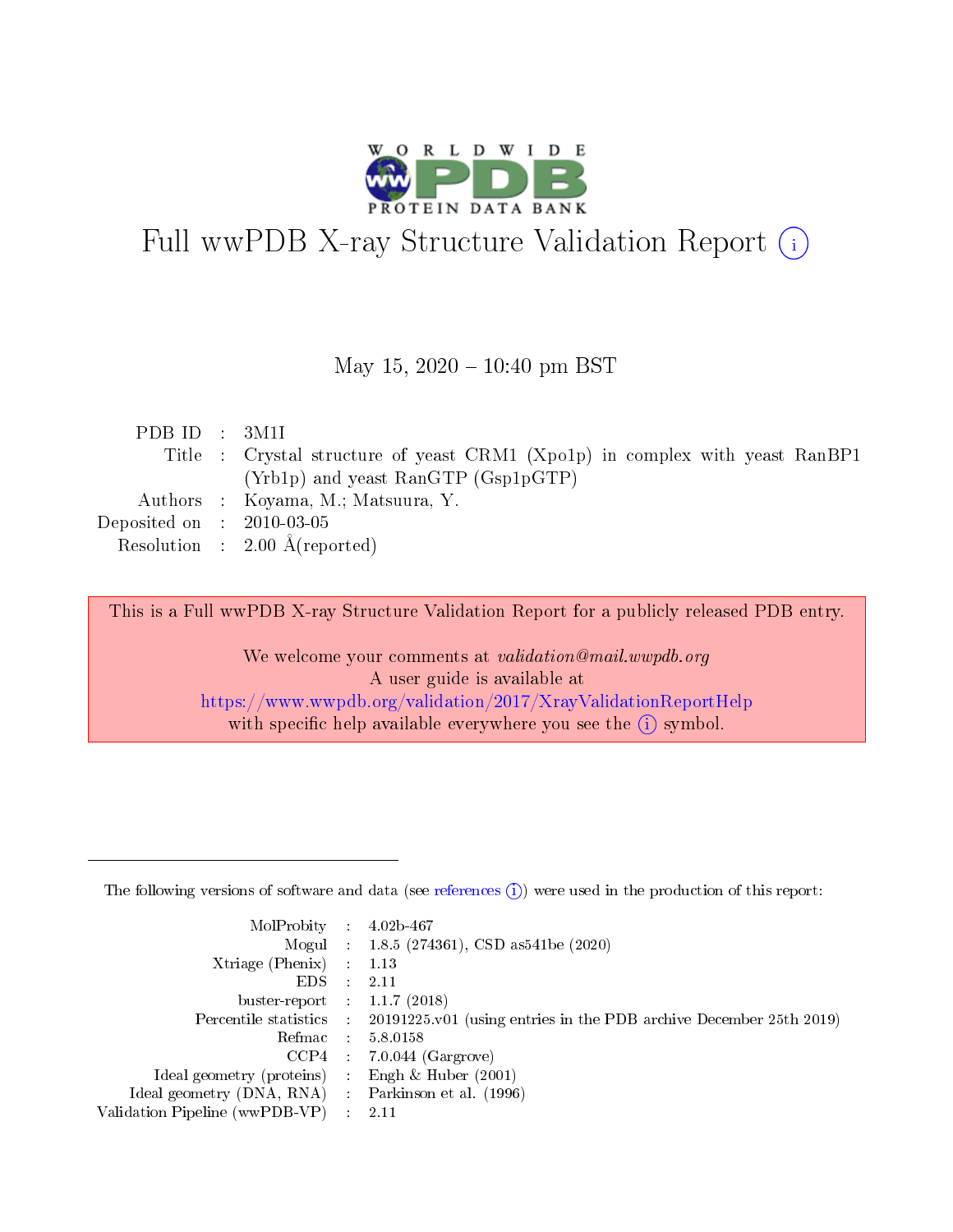# 1 [O](https://www.wwpdb.org/validation/2017/XrayValidationReportHelp#overall_quality)verall quality at a glance  $(i)$

The following experimental techniques were used to determine the structure: X-RAY DIFFRACTION

The reported resolution of this entry is 2.00 Å.

Percentile scores (ranging between 0-100) for global validation metrics of the entry are shown in the following graphic. The table shows the number of entries on which the scores are based.



| Metric                | Whole archive<br>$(\#\text{Entries})$ | Similar resolution<br>$(\#\text{Entries}, \text{resolution range}(\text{\AA}))$ |
|-----------------------|---------------------------------------|---------------------------------------------------------------------------------|
| $R_{free}$            | 130704                                | $8085(2.00-2.00)$                                                               |
| Clashscore            | 141614                                | $9178(2.00-2.00)$                                                               |
| Ramachandran outliers | 138981                                | $9054(2.00-2.00)$                                                               |
| Sidechain outliers    | 138945                                | $9053(2.00-2.00)$                                                               |
| RSRZ outliers         | 127900                                | 7900 (2.00-2.00)                                                                |

The table below summarises the geometric issues observed across the polymeric chains and their fit to the electron density. The red, orange, yellow and green segments on the lower bar indicate the fraction of residues that contain outliers for  $>=3, 2, 1$  and 0 types of geometric quality criteria respectively. A grey segment represents the fraction of residues that are not modelled. The numeric value for each fraction is indicated below the corresponding segment, with a dot representing fractions  $\epsilon=5\%$  The upper red bar (where present) indicates the fraction of residues that have poor fit to the electron density. The numeric value is given above the bar.

| Mol                   |   | $Chain$   Length | Quality of chain      |           |
|-----------------------|---|------------------|-----------------------|-----------|
|                       | Α | 219              | 3%<br>78%             | 10%<br>9% |
|                       |   | 191              | 2%<br>62%<br>$\cdots$ | 31%       |
| $\Omega$<br>$\cdot$ . |   | 1049             | 20/0<br>78%           | 16%       |

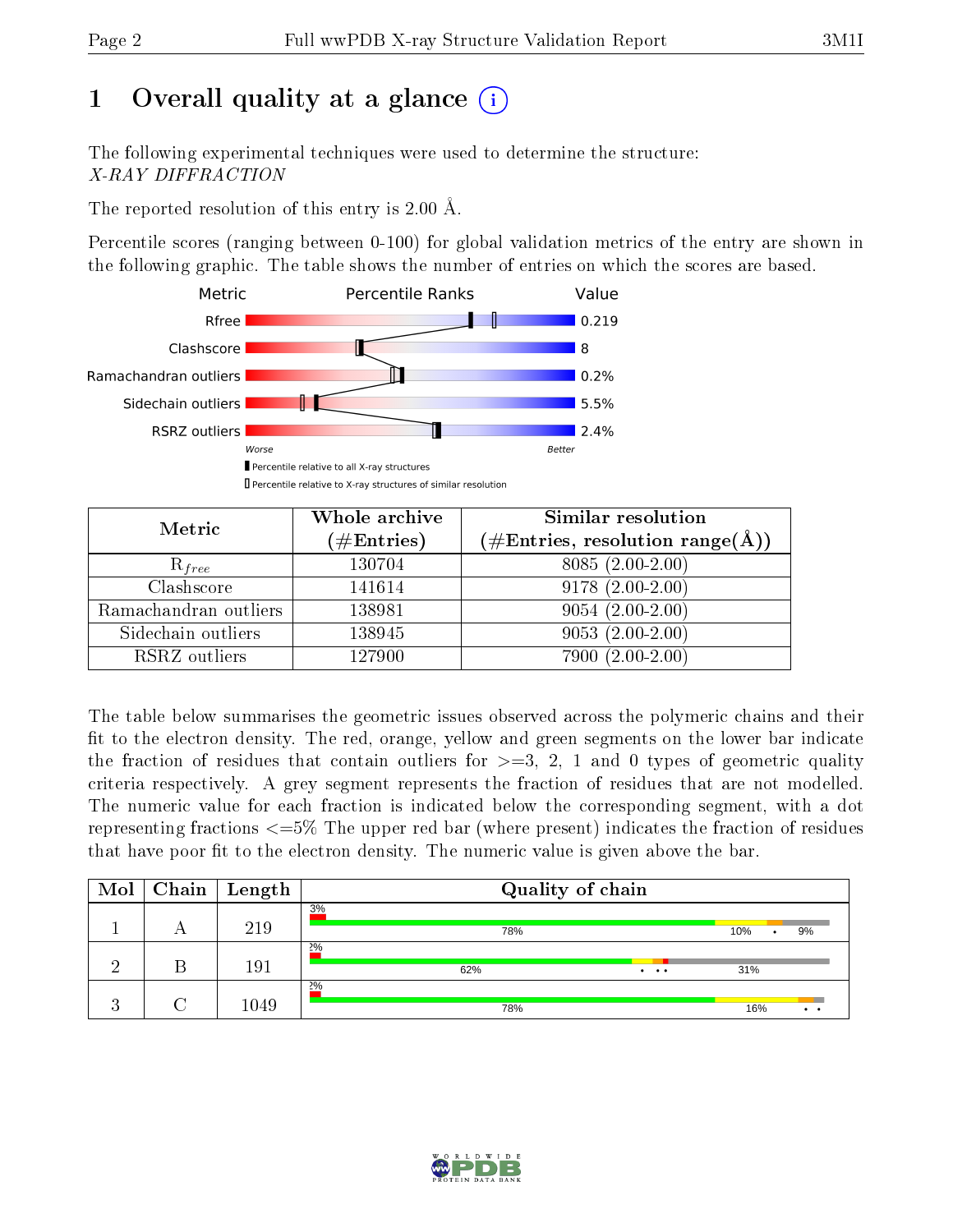# 2 Entry composition (i)

There are 6 unique types of molecules in this entry. The entry contains 11634 atoms, of which 0 are hydrogens and 0 are deuteriums.

In the tables below, the ZeroOcc column contains the number of atoms modelled with zero occupancy, the AltConf column contains the number of residues with at least one atom in alternate conformation and the Trace column contains the number of residues modelled with at most 2 atoms.

• Molecule 1 is a protein called GTP-binding nuclear protein GSP1/CNR1.

| Mol | Chain | Residues |               | Atoms |     |     |  |  | $\rm{ZeroOcc}$   $\rm{AltConf}$   $\rm{Trace}$ |  |
|-----|-------|----------|---------------|-------|-----|-----|--|--|------------------------------------------------|--|
|     |       | 200      | Total<br>1596 | 1033  | 268 | 290 |  |  |                                                |  |

There is a discrepancy between the modelled and reference sequences:

| Chain | Residue | Modelled | Actual | Jomment               | Reference    |
|-------|---------|----------|--------|-----------------------|--------------|
|       |         |          |        | ' ENGINEERED MUTATION | J UNP P32835 |

• Molecule 2 is a protein called Ran-specific GTPase-activating protein 1.

| Mol | $\vert$ Chain $\vert$ Residues | $\rm{Atoms}$  |     |     |     |  | ZeroOcc   AltConf   Trace |  |
|-----|--------------------------------|---------------|-----|-----|-----|--|---------------------------|--|
|     | 131                            | Total<br>1055 | 668 | 184 | 198 |  |                           |  |

There are 10 discrepancies between the modelled and reference sequences:

| Chain | Residue | Modelled | Actual     | Comment         | Reference         |
|-------|---------|----------|------------|-----------------|-------------------|
| В     |         |          | MET        | <b>DELETION</b> | <b>UNP P41920</b> |
| В     | 7       |          | <b>SER</b> | <b>DELETION</b> | <b>UNP P41920</b> |
| В     | ?       |          | SER.       | <b>DELETION</b> | <b>UNP P41920</b> |
| В     | 7       |          | GLU        | <b>DELETION</b> | <b>UNP P41920</b> |
| В     | 7       |          | ASP        | <b>DELETION</b> | <b>UNP P41920</b> |
| В     | ?       |          | LYS        | <b>DELETION</b> | <b>UNP P41920</b> |
| В     | 7       |          | LYS        | <b>DELETION</b> | <b>UNP P41920</b> |
| В     | 7       |          | <b>PRO</b> | <b>DELETION</b> | <b>UNP P41920</b> |
| В     | ?       |          | VAL        | <b>DELETION</b> | <b>UNP P41920</b> |
| В     | 7       |          | VAI.       | <b>DELETION</b> | <b>UNP P41920</b> |

Molecule 3 is a protein called Exportin-1.

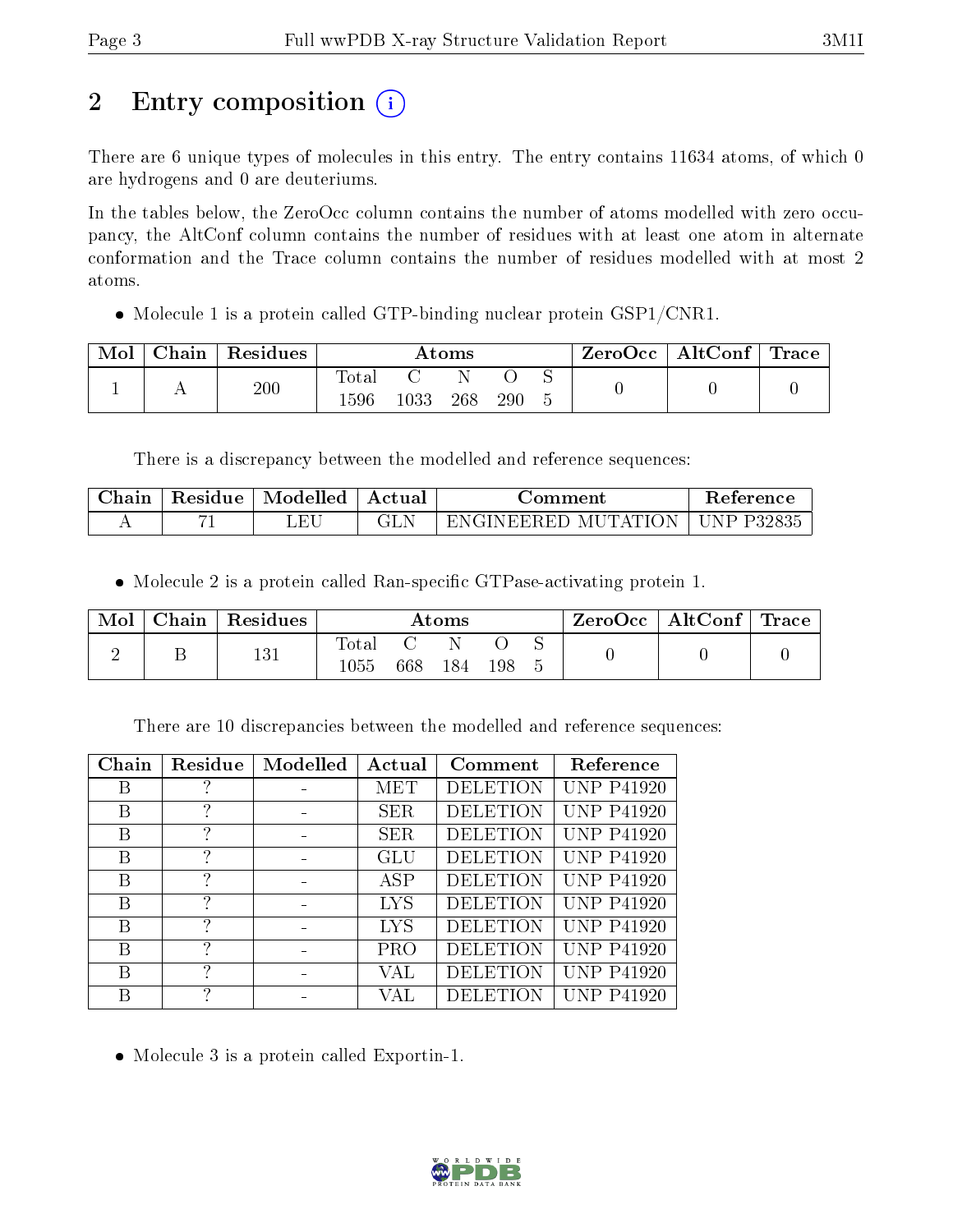| Mol | Chain | Residues | $\rm{Atoms}$  |      |      |      |    | $\pm$ ZeroOcc $\pm$ | $\mid$ AltConf $\mid$ | $^+$ Trace |
|-----|-------|----------|---------------|------|------|------|----|---------------------|-----------------------|------------|
|     |       | 1023     | rotal<br>8181 | 5261 | 1343 | 1538 | 39 |                     |                       |            |

There are 39 discrepancies between the modelled and reference sequences:

| Chain                   | Residue                  | Modelled   | Actual                  | Comment               | Reference         |
|-------------------------|--------------------------|------------|-------------------------|-----------------------|-------------------|
| $\mathcal{C}$           | $-1$                     | <b>GLY</b> |                         | <b>EXPRESSION TAG</b> | <b>UNP P30822</b> |
| $\mathcal{C}$           | $\boldsymbol{0}$         | <b>ALA</b> |                         | <b>EXPRESSION TAG</b> | <b>UNP P30822</b> |
| $\overline{C}$          | $\overline{?}$           |            | $\overline{\text{VAL}}$ | <b>DELETION</b>       | <b>UNP P30822</b> |
| $\overline{C}$          | $\overline{?}$           |            | <b>GLN</b>              | <b>DELETION</b>       | <b>UNP P30822</b> |
| $\overline{C}$          | $\overline{?}$           |            | ARG                     | <b>DELETION</b>       | <b>UNP P30822</b> |
| $\mathcal{C}$           | $\overline{?}$           |            | <b>LEU</b>              | <b>DELETION</b>       | <b>UNP P30822</b> |
| $\mathcal{C}$           | $\overline{?}$           |            | PRO                     | <b>DELETION</b>       | <b>UNP P30822</b> |
| $\overline{\rm C}$      | $\overline{?}$           |            | <b>ALA</b>              | <b>DELETION</b>       | <b>UNP P30822</b> |
| $\overline{C}$          | $\overline{?}$           |            | <b>THR</b>              | <b>DELETION</b>       | <b>UNP P30822</b> |
| $\overline{\rm C}$      | $\overline{?}$           |            | GLU                     | <b>DELETION</b>       | <b>UNP P30822</b> |
| $\overline{C}$          | $\overline{\mathcal{L}}$ | ÷          | <b>MET</b>              | <b>DELETION</b>       | <b>UNP P30822</b> |
| $\overline{\rm C}$      | $\overline{?}$           |            | SER                     | <b>DELETION</b>       | <b>UNP P30822</b> |
| $\overline{C}$          | $\overline{?}$           |            | PRO                     | <b>DELETION</b>       | <b>UNP P30822</b> |
| $\mathcal{C}$           | $\overline{?}$           |            | <b>LEU</b>              | <b>DELETION</b>       | <b>UNP P30822</b> |
| $\overline{\rm C}$      | $\overline{?}$           | ۳          | ILE                     | <b>DELETION</b>       | <b>UNP P30822</b> |
| $\overline{C}$          | $\overline{?}$           |            | <b>GLN</b>              | <b>DELETION</b>       | <b>UNP P30822</b> |
| $\overline{\rm C}$      | $\overline{?}$           |            | <b>LEU</b>              | <b>DELETION</b>       | <b>UNP P30822</b> |
| $\overline{C}$          | $\overline{\mathcal{L}}$ |            | <b>SER</b>              | <b>DELETION</b>       | <b>UNP P30822</b> |
| $\overline{\rm C}$      | $\overline{?}$           |            | <b>VAL</b>              | <b>DELETION</b>       | <b>UNP P30822</b> |
| $\overline{\rm C}$      | $\overline{?}$           |            | $\overline{\text{GLY}}$ | <b>DELETION</b>       | <b>UNP P30822</b> |
| $\mathcal{C}$           | $\overline{?}$           |            | <b>SER</b>              | <b>DELETION</b>       | <b>UNP P30822</b> |
| $\overline{C}$          | $\overline{?}$           |            | <b>GLN</b>              | <b>DELETION</b>       | <b>UNP P30822</b> |
| $\mathcal{C}$           | $\overline{?}$           |            | <b>ALA</b>              | <b>DELETION</b>       | <b>UNP P30822</b> |
| $\mathcal{C}$           | $\overline{?}$           |            | ILE                     | <b>DELETION</b>       | <b>UNP P30822</b> |
| $\overline{C}$          | $\overline{?}$           |            | <b>SER</b>              | <b>DELETION</b>       | <b>UNP P30822</b> |
| $\mathcal{C}$           | $\overline{\cdot}$       |            | THR                     | <b>DELETION</b>       | <b>UNP P30822</b> |
| $\overline{C}$          | $\overline{?}$           |            | $\overline{\text{GLY}}$ | <b>DELETION</b>       | <b>UNP P30822</b> |
| $\overline{C}$          | $\overline{?}$           |            | <b>SER</b>              | <b>DELETION</b>       | <b>UNP P30822</b> |
| $\overline{\rm C}$      | $\overline{?}$           |            | $\overline{\text{GLY}}$ | <b>DELETION</b>       | <b>UNP P30822</b> |
| $\overline{C}$          |                          |            | <b>ALA</b>              | <b>DELETION</b>       | <b>UNP P30822</b> |
| $\overline{C}$          | $\overline{?}$           |            | <b>LEU</b>              | <b>DELETION</b>       | <b>UNP P30822</b> |
| $\mathcal{C}$           | $\overline{?}$           |            | <b>ASN</b>              | <b>DELETION</b>       | <b>UNP P30822</b> |
| $\mathcal{C}$           | $\overline{?}$           |            | PRO                     | <b>DELETION</b>       | <b>UNP P30822</b> |
| $\overline{\mathrm{C}}$ | $\overline{?}$           | -          | <b>GLU</b>              | <b>DELETION</b>       | <b>UNP P30822</b> |
| $\mathcal{C}$           | $\overline{\cdot}$       |            | <b>TYR</b>              | <b>DELETION</b>       | <b>UNP P30822</b> |
| $\mathcal{C}$           | $\overline{?}$           | -          | <b>MET</b>              | <b>DELETION</b>       | <b>UNP P30822</b> |
| $\mathcal{C}$           | $\overline{?}$           |            | <b>LYS</b>              | <b>DELETION</b>       | <b>UNP P30822</b> |

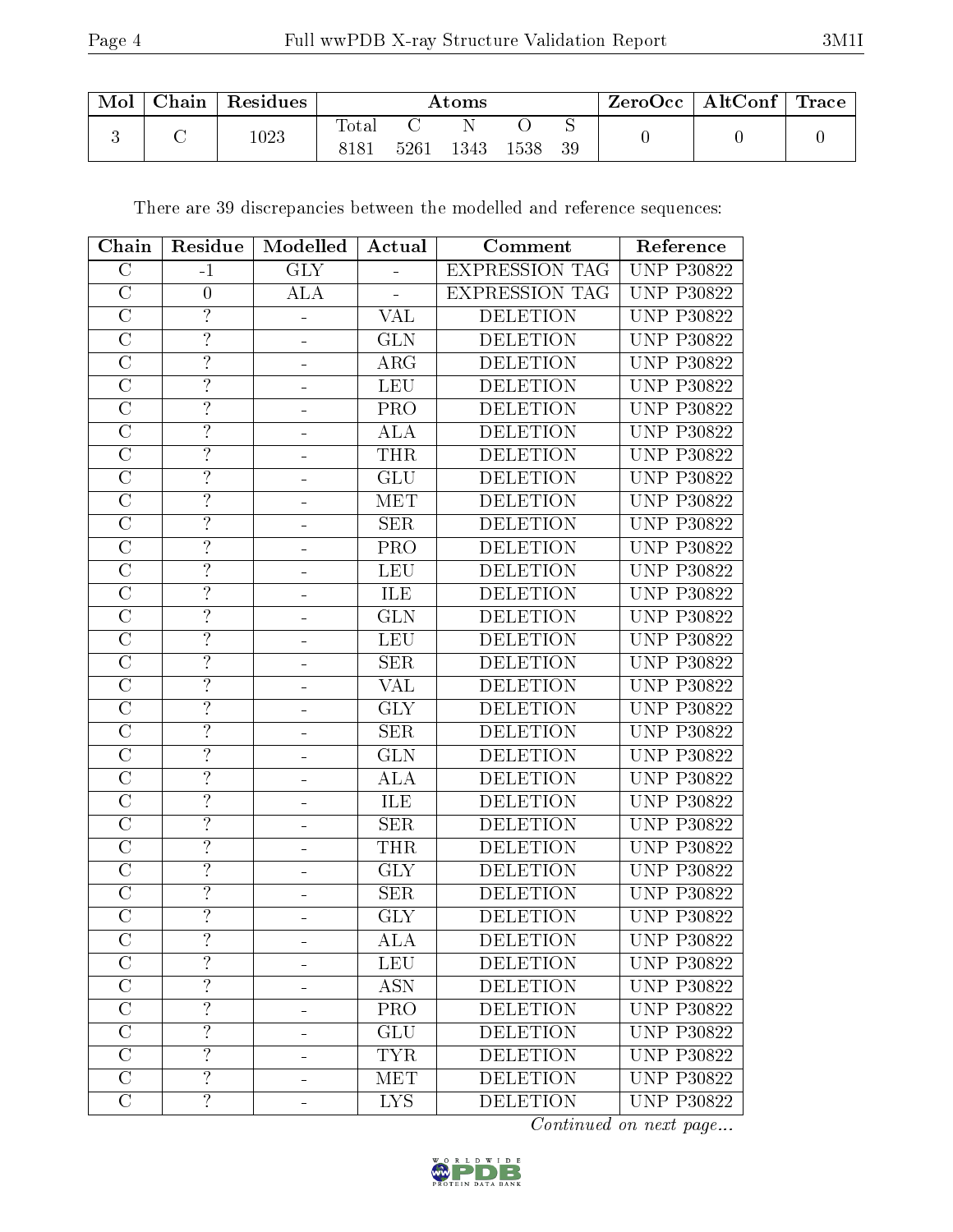| ${\rm Chain}$ | Residue | Modelled                 | Actual      | Comment   | Reference     |
|---------------|---------|--------------------------|-------------|-----------|---------------|
|               |         | $\overline{\phantom{a}}$ | ${\rm ARG}$ | DEL ETHON | P30822<br>NP. |
|               |         | $\overline{\phantom{a}}$ | PHF         | DEL ETION | ND.           |

 Molecule 4 is GUANOSINE-5'-TRIPHOSPHATE (three-letter code: GTP) (formula:  $C_{10}H_{16}N_5O_{14}P_3$ .



| $\bf{Mol}$ | Chain   Residues | Atoms       |  |                       |  |  | ZeroOcc   AltConf |  |
|------------|------------------|-------------|--|-----------------------|--|--|-------------------|--|
|            |                  | Total C N O |  | $10 \quad 5 \quad 14$ |  |  |                   |  |

Molecule 5 is MAGNESIUM ION (three-letter code: MG) (formula: Mg).

|  | Mol   Chain   Residues | Atoms             | $\mid$ ZeroOcc $\mid$ AltConf $\mid$ |
|--|------------------------|-------------------|--------------------------------------|
|  |                        | $\rm Total$<br>Μg |                                      |

• Molecule 6 is water.

| Mol | Chain Residues | Atoms                           | $ZeroOcc \mid AltConf \mid$ |
|-----|----------------|---------------------------------|-----------------------------|
|     | 151            | Total<br>151<br>151             |                             |
|     | 45             | Total<br>$\bigcirc$<br>45<br>45 |                             |
|     | 573            | Total<br>- ( )<br>573<br>573    |                             |

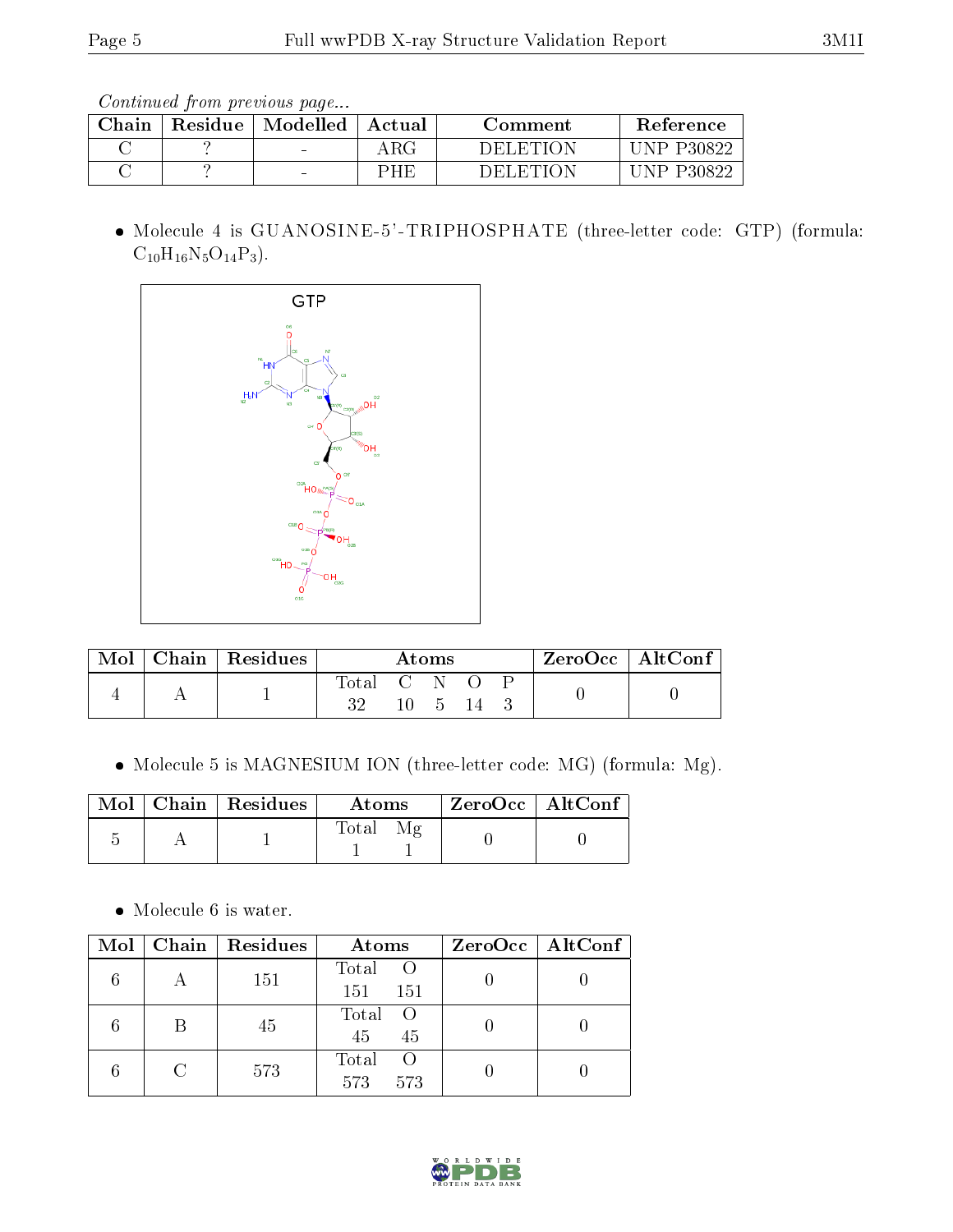# 3 Residue-property plots  $(i)$

These plots are drawn for all protein, RNA and DNA chains in the entry. The first graphic for a chain summarises the proportions of the various outlier classes displayed in the second graphic. The second graphic shows the sequence view annotated by issues in geometry and electron density. Residues are color-coded according to the number of geometric quality criteria for which they contain at least one outlier: green  $= 0$ , yellow  $= 1$ , orange  $= 2$  and red  $= 3$  or more. A red dot above a residue indicates a poor fit to the electron density (RSRZ  $> 2$ ). Stretches of 2 or more consecutive residues without any outlier are shown as a green connector. Residues present in the sample, but not in the model, are shown in grey.

• Molecule 1: GTP-binding nuclear protein GSP1/CNR1

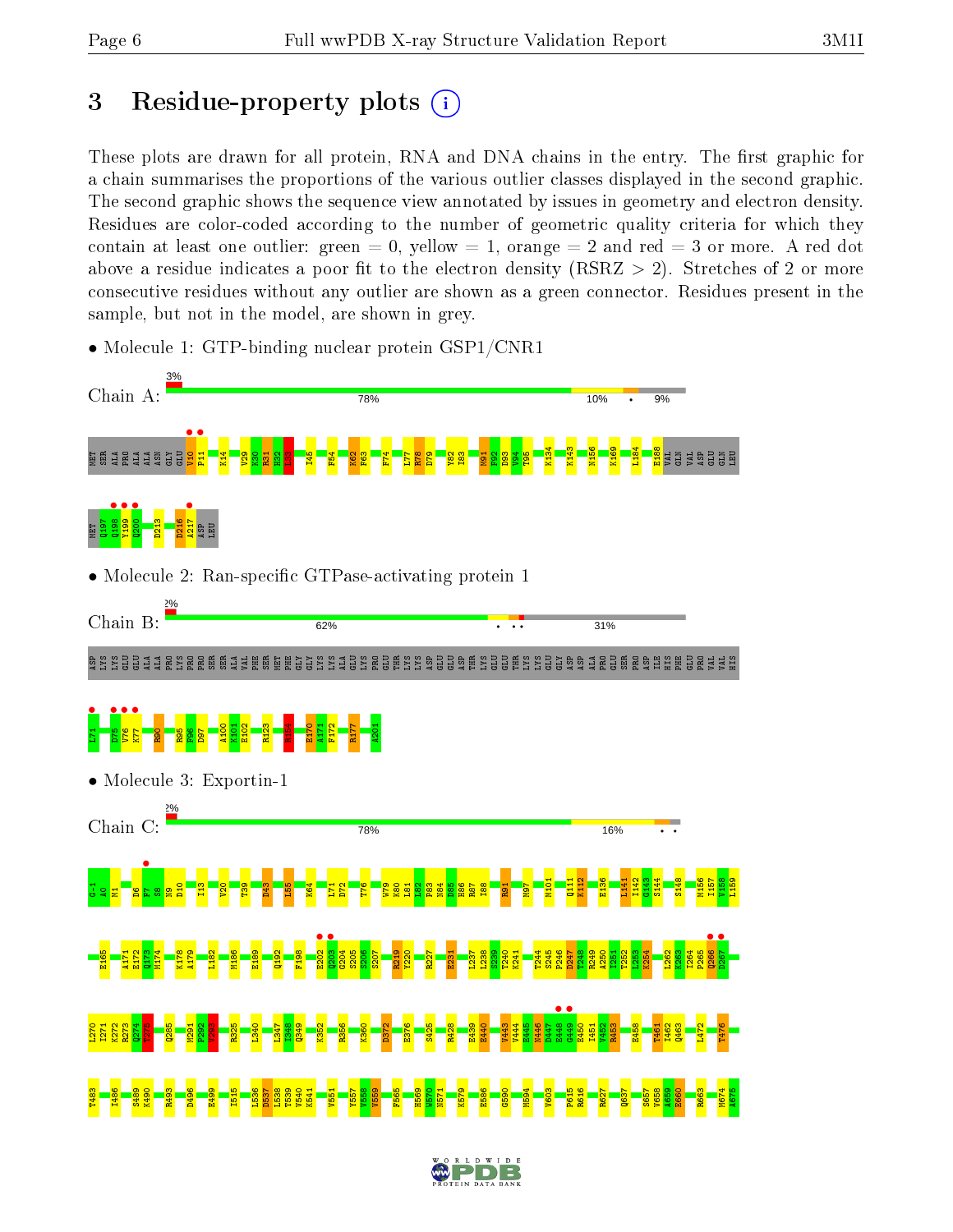# W676 D677 T678 I679 V680 S683 • T684 L689 • T695 I699 V707 T711 L731 Y732 R733 K768 E771 T772 S775 N779 E789 N793 L796 N802 T816 E820 K821 V822 L862 V865 E868 K869 F893 K894 D899 • V902 Q906 L909 D910 K913 M918 G919 N920 • V921 P922 F923 F935 T939 F940 L943 T944 D945 H948 K954 M960 K961 S972 • V973 • E978 A979 • E980 V981 P982 • Q983 • G984 • T985 S986 N987 Q988 V989 F1003 T1007 Q1010 L1018 D1024 F1028 D1054 • K1055 •

ende de la palagra de la segunda de la palagra de la palagra de la palagra de la palagra de la palagra de la p<br><mark>Sego</mark> de la bala de la palagra de la palagra de la palagra de la palagra de la palagra de la palagra de la pal

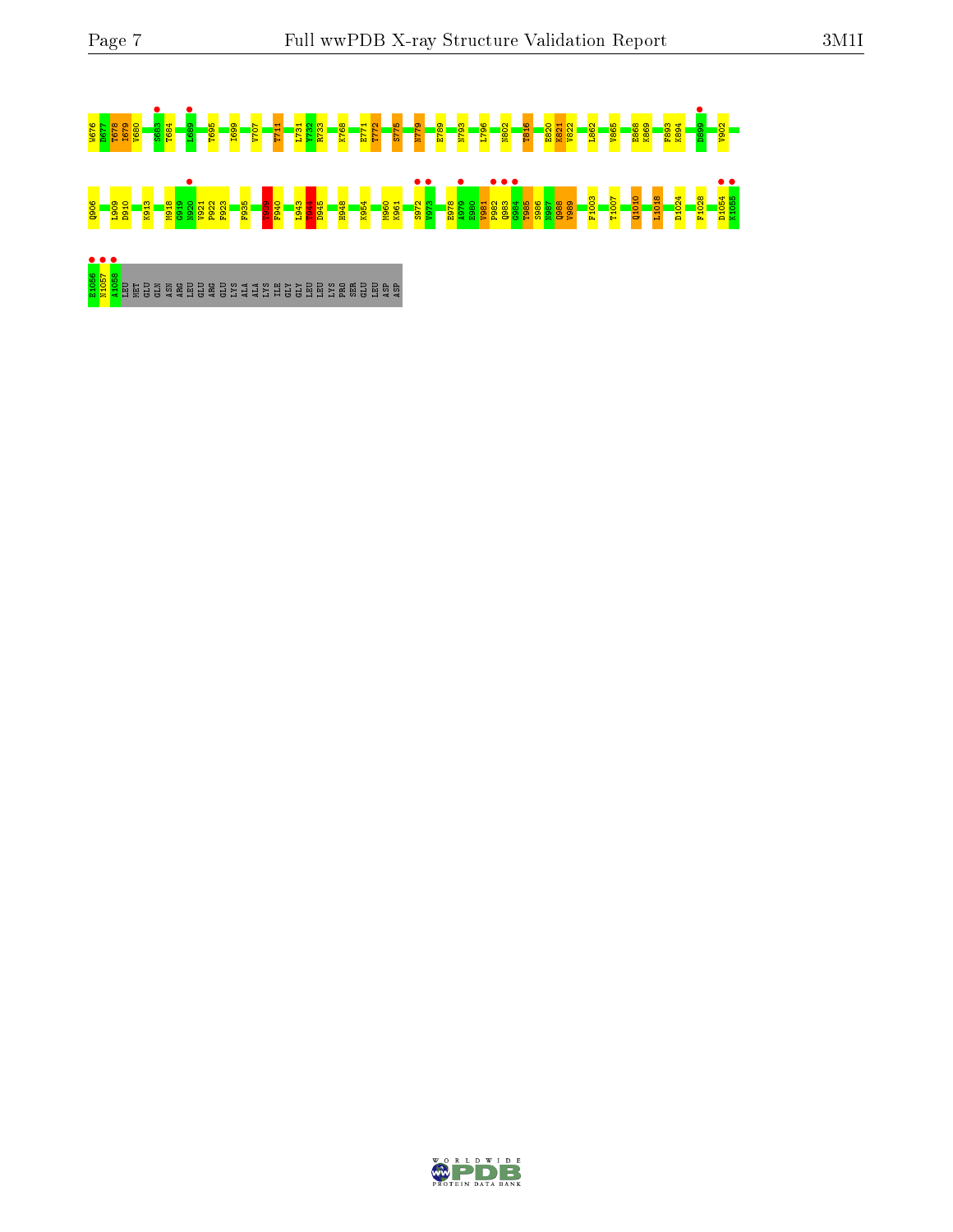## 4 Data and refinement statistics  $(i)$

| Property                                                         | Value                                                          | Source     |
|------------------------------------------------------------------|----------------------------------------------------------------|------------|
| Space group                                                      | $\overline{P}$ 43 21 2                                         | Depositor  |
| Cell constants                                                   | $106.21\text{\AA}$<br>$303.60\text{\AA}$<br>$106.21\text{\AA}$ | Depositor  |
| a, b, c, $\alpha$ , $\beta$ , $\gamma$                           | $90.00^\circ$<br>$90.00^\circ$<br>$90.00^\circ$                |            |
| Resolution $(A)$                                                 | 2.00<br>43.51<br>$\frac{1}{2}$                                 | Depositor  |
|                                                                  | 43.51<br>$-2.00$                                               | <b>EDS</b> |
| % Data completeness                                              | 99.9 (43.51-2.00)                                              | Depositor  |
| (in resolution range)                                            | 99.9 (43.51-2.00)                                              | <b>EDS</b> |
| $R_{merge}$                                                      | 0.09                                                           | Depositor  |
| $\mathrm{R}_{sym}$                                               | 0.08                                                           | Depositor  |
| $\sqrt{I/\sigma(I)} > 1$                                         | $\overline{2.20}$ (at 2.00Å)                                   | Xtriage    |
| Refinement program                                               | <b>REFMAC 5.5.0102</b>                                         | Depositor  |
|                                                                  | 0.175<br>0.220<br>$\mathbf{A}$                                 | Depositor  |
| $R, R_{free}$                                                    | 0.174<br>0.219<br>$\ddot{\phantom{a}}$                         | DCC        |
| $R_{free}$ test set                                              | 5918 reflections $(5.02\%)$                                    | wwPDB-VP   |
| Wilson B-factor $(A^2)$                                          | 36.7                                                           | Xtriage    |
| Anisotropy                                                       | 0.068                                                          | Xtriage    |
| Bulk solvent $k_{sol}(\text{e}/\text{A}^3), B_{sol}(\text{A}^2)$ | 0.33, 45.1                                                     | <b>EDS</b> |
| L-test for $\mathrm{twinning}^2$                                 | $< L >$ = 0.48, $< L2$ = 0.31                                  | Xtriage    |
| Estimated twinning fraction                                      | No twinning to report.                                         | Xtriage    |
| $F_o, F_c$ correlation                                           | 0.96                                                           | <b>EDS</b> |
| Total number of atoms                                            | 11634                                                          | wwPDB-VP   |
| Average B, all atoms $(A^2)$                                     | 41.0                                                           | wwPDB-VP   |

Xtriage's analysis on translational NCS is as follows: The largest off-origin peak in the Patterson function is  $3.15\%$  of the height of the origin peak. No significant pseudotranslation is detected.

<sup>&</sup>lt;sup>2</sup>Theoretical values of  $\langle |L| \rangle$ ,  $\langle L^2 \rangle$  for acentric reflections are 0.5, 0.333 respectively for untwinned datasets, and 0.375, 0.2 for perfectly twinned datasets.



<span id="page-7-1"></span><span id="page-7-0"></span><sup>1</sup> Intensities estimated from amplitudes.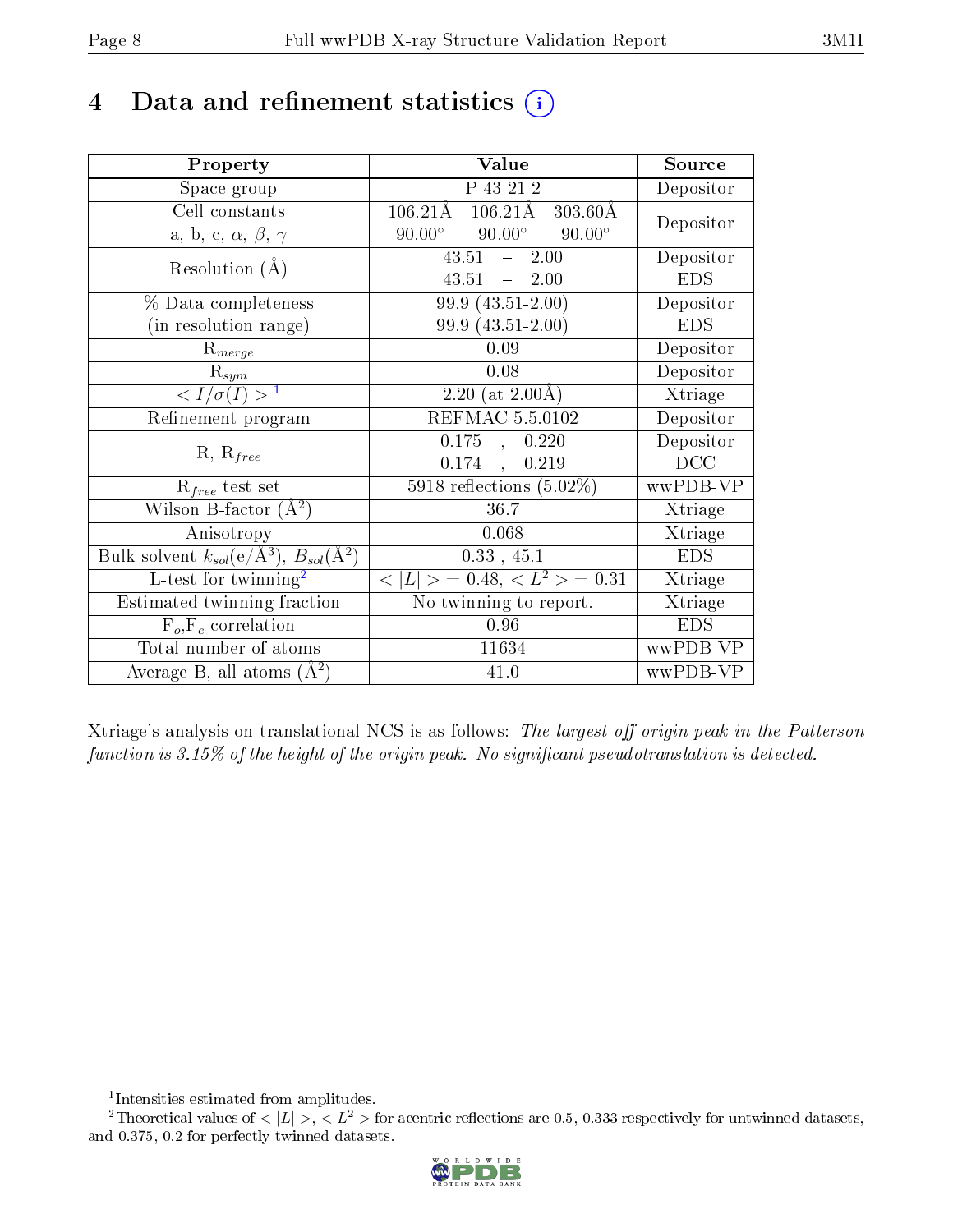# 5 Model quality  $(i)$

## 5.1 Standard geometry  $(i)$

Bond lengths and bond angles in the following residue types are not validated in this section: GTP, MG

The Z score for a bond length (or angle) is the number of standard deviations the observed value is removed from the expected value. A bond length (or angle) with  $|Z| > 5$  is considered an outlier worth inspection. RMSZ is the root-mean-square of all Z scores of the bond lengths (or angles).

|     |              |      | Bond lengths          | Bond angles |                       |  |
|-----|--------------|------|-----------------------|-------------|-----------------------|--|
|     | Chain<br>Mol |      | $\# Z  > 5$           | RMSZ        | # $ Z >5$             |  |
|     |              | 1.27 | $3/1636$ $(0.2\%)$    | 1.13        | $6/2219$ $(0.3\%)$    |  |
|     | B            | 1.02 | $1/1072(0.1\%)$       | 1.06        | $6/1433(0.4\%)$       |  |
| 3   | $\cap$       | 1.17 | $13/8339(0.2\%)$      | 1.02        | $28/11317(0.2\%)$     |  |
| All | Αll          | 1.17 | 17/11047<br>$(0.2\%)$ | 1.04        | 40/14969<br>$(0.3\%)$ |  |

Chiral center outliers are detected by calculating the chiral volume of a chiral center and verifying if the center is modelled as a planar moiety or with the opposite hand.A planarity outlier is detected by checking planarity of atoms in a peptide group, atoms in a mainchain group or atoms of a sidechain that are expected to be planar.

|  | Mol   Chain   $\#\text{Chirality outliers}$   $\#\text{Planarity outliers}$ |
|--|-----------------------------------------------------------------------------|
|  |                                                                             |
|  |                                                                             |
|  |                                                                             |
|  |                                                                             |

All (17) bond length outliers are listed below:

| Mol            | Chain         | Res  | <b>Type</b>          | Atoms        | Z       | Observed $(A)$ | Ideal(A) |
|----------------|---------------|------|----------------------|--------------|---------|----------------|----------|
| 3              | С             | 440  | $\operatorname{GLU}$ | $CB-CG$      | $-6.97$ | 1.38           | 1.52     |
| 3              | C             | 1010 | GLN                  | $CB-CG$      | $-6.39$ | 1.35           | 1.52     |
| $\overline{2}$ | В             | 90   | $\rm{ARG}$           | $CB-CG$      | $-6.39$ | 1.35           | 1.52     |
| 3              | $\rm C$       | 775  | <b>SER</b>           | $CB-OG$      | $-6.09$ | 1.34           | 1.42     |
| 3              | C             | 165  | GLU                  | $CB-CG$      | 6.08    | 1.63           | 1.52     |
| 1              | А             | 54   | PHE                  | $CE1-CZ$     | 5.79    | 1.48           | 1.37     |
| 3              | $\mathcal{C}$ | 660  | GLU                  | $CG$ - $CD$  | 5.54    | 1.60           | 1.51     |
| 3              | C             | 939  | $\rm THR$            | $CB-CG2$     | $-5.52$ | 1.34           | 1.52     |
| 3              | C             | 250  | <b>ALA</b>           | $CA-CB$      | 5.48    | 1.64           | 1.52     |
| 3              | C             | 868  | GLU                  | $CG$ - $CD$  | 5.44    | 1.60           | 1.51     |
| 3              | C             | 220  | $_{\rm TYR}$         | $CG$ - $CD2$ | 5.39    | 1.46           | 1.39     |
| 1              | А             | 199  | TYR                  | $CD1$ -CE1   | $-5.36$ | 1.31           | 1.39     |

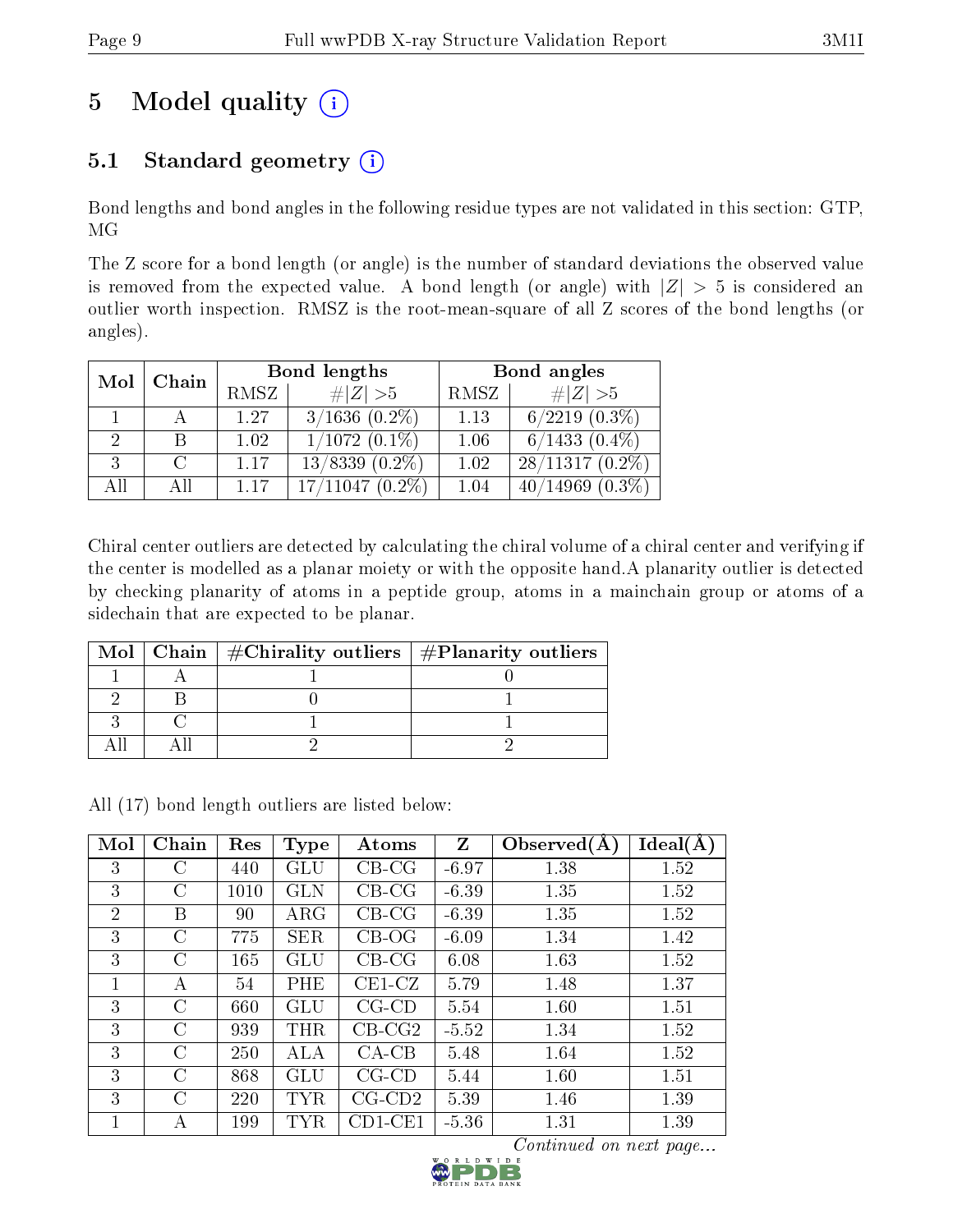| Mol | Chain | Res | Type | $\bold{Atoms}$     |      | Observed $(A)$ | Ideal(A) |
|-----|-------|-----|------|--------------------|------|----------------|----------|
| .,  |       | 557 | TYR. | $^{\circ}$ CD2-CE2 | 5.27 | 1.47           | 1.39     |
|     |       | 20  |      | $CB-CG2$           | 5.25 | 1.63           | 1.52     |
| ιJ  |       | 440 | GLU  | $CG-CD$            | 5.14 | 1.59           | 1.51     |
| .,  |       | 254 | LYS. | $CD-CE$            | 5.07 | 1.64           | 1.51     |
|     |       | 199 | TYR. | $CE1-CZ$           | 5.00 | 1.45           | 1.38     |

All (40) bond angle outliers are listed below:

| Mol            | Chain                   | Res              | <b>Type</b>             | Atoms                    | Z                 | Observed $(°)$      | Ideal $(°)$ |
|----------------|-------------------------|------------------|-------------------------|--------------------------|-------------------|---------------------|-------------|
| 1              | $\boldsymbol{A}$        | $\overline{31}$  | $\overline{\rm{ARG}}$   | $NE- CZ- \overline{NH1}$ | 16.35             | 128.47              | 120.30      |
| $\overline{3}$ | $\overline{C}$          | 219              | $\rm{ARG}$              | $NE-CZ-NH1$              | <sup>1</sup> 3.44 | 127.02              | 120.30      |
| $\sqrt{2}$     | $\, {\bf B}$            | 177              | $\rm{ARG}$              | $NE$ -CZ-NH <sub>2</sub> | $-10.92$          | 114.84              | 120.30      |
| $\overline{1}$ | $\boldsymbol{A}$        | 91               | <b>MET</b>              | $CG-SD-CE$               | 10.70             | $117.\overline{31}$ | 100.20      |
| $\mathbf{3}$   | $\mathcal{C}$           | 91               | $\rm{ARG}$              | $NE- CZ-NH2$             | $-10.57$          | 115.02              | 120.30      |
| $\mathbf{1}$   | $\overline{\rm A}$      | $\overline{31}$  | $\overline{\rm{ARG}}$   | $NE$ -CZ-NH <sub>2</sub> | $-10.37$          | 115.12              | 120.30      |
| 3              | $\overline{C}$          | 219              | $\rm{ARG}$              | $NE- CZ-NH2$             | $-9.31$           | 115.64              | 120.30      |
| $\overline{2}$ | $\overline{\mathrm{B}}$ | $\overline{177}$ | $\overline{\text{ARG}}$ | $NE$ -CZ-NH1             | 8.69              | 124.64              | 120.30      |
| $\overline{3}$ | $\overline{C}$          | 559              | <b>VAL</b>              | $CG1$ - $CB$ - $CG2$     | 8.35              | 124.26              | 110.90      |
| $\overline{3}$ | $\overline{C}$          | 1024             | <b>ASP</b>              | $CB-CG-OD1$              | 7.46              | 125.02              | 118.30      |
| $\overline{2}$ | $\, {\bf B}$            | 154              | $\rm{ARG}$              | $NE$ -CZ-NH <sub>2</sub> | $-7.35$           | 116.63              | 120.30      |
| 3              | $\mathcal{C}$           | 603              | <b>VAL</b>              | $CG1$ - $CB$ - $CG2$     | 6.97              | 122.05              | 110.90      |
| $\overline{3}$ | $\overline{\rm C}$      | 428              | $\overline{\rm{ARG}}$   | $CG$ - $CD$ - $NE$       | $-6.95$           | 97.20               | 111.80      |
| 3              | $\overline{C}$          | 141              | <b>LEU</b>              | $CA-CB-CG$               | 6.88              | 131.13              | 115.30      |
| $\overline{2}$ | $\, {\bf B}$            | 154              | $\overline{\rm{ARG}}$   | $NE-CZ-NH1$              | 6.70              | 123.65              | 120.30      |
| $\overline{2}$ | $\overline{\mathbf{B}}$ | 90               | $\overline{\text{ARG}}$ | $NE$ -CZ-NH <sub>2</sub> | $-6.69$           | 116.96              | 120.30      |
| 3              | $\overline{C}$          | 594              | MET                     | $CG-SD-CE$               | $-6.64$           | 89.57               | 100.20      |
| $\overline{3}$ | $\overline{\rm C}$      | 945              | $\overline{\text{ASP}}$ | $C-N-CA$                 | $-6.63$           | 105.12              | 121.70      |
| $\mathbf{3}$   | $\mathcal{C}$           | 943              | LEU                     | $CA$ -CB-CG              | 6.63              | 130.54              | 115.30      |
| $\overline{3}$ | $\overline{\rm C}$      | 376              | $\overline{GLU}$        | $O-C-N$                  | $-6.62$           | 108.53              | 121.10      |
| $\overline{3}$ | $\overline{C}$          | 293              | <b>VAL</b>              | $CB$ - $CA$ - $C$        | $-6.46$           | 99.13               | 111.40      |
| $\overline{3}$ | $\overline{\rm C}$      | $275\,$          | <b>THR</b>              | OG1-CB-CG2               | 5.87              | 123.50              | 110.00      |
| $\overline{3}$ | $\overline{\rm C}$      | 325              | $\overline{\text{ARG}}$ | $NE- CZ-NH1$             | 5.78              | 123.19              | 120.30      |
| $\mathbf{1}$   | $\boldsymbol{A}$        | 33               | <b>LEU</b>              | CB-CG-CD1                | 5.70              | 120.69              | 111.00      |
| $\overline{3}$ | $\overline{\rm C}$      | 893              | <b>PHE</b>              | $CB-CA-C$                | 5.67              | 121.74              | 110.40      |
| $\overline{3}$ | $\overline{C}$          | 340              | <b>LEU</b>              | $CB-CG-CD2$              | $-5.64$           | 101.41              | 111.00      |
| $\overline{3}$ | $\mathcal{C}$           | 944              | <b>THR</b>              | $N$ -CA-CB               | $-5.45$           | 99.94               | 110.30      |
| $\overline{1}$ | $\boldsymbol{A}$        | 95               | <b>THR</b>              | $OGI-CB-CG2$             | 5.30              | 122.19              | 110.00      |
| $\mathbf{3}$   | $\overline{\rm C}$      | 444              | <b>VAL</b>              | $CB-CA-C$                | $-5.28$           | 101.37              | 111.40      |
| $\overline{3}$ | $\overline{\rm C}$      | 141              | <b>LEU</b>              | $CB-CG-CD1$              | 5.20              | 119.84              | 111.00      |
| $\overline{3}$ | $\overline{C}$          | 219              | $\rm{ARG}$              | $CB-CG-CD$               | $5.15\,$          | 125.00              | 111.60      |
| $\overline{2}$ | $\, {\bf B}$            | 123              | $\rm{ARG}$              | $NE$ $CZ$ $NH2$          | $-5.15$           | 117.73              | 120.30      |
| $\overline{1}$ | $\overline{A}$          | 93               | <b>ASP</b>              | $CB-CG-OD1$              | 5.11              | 122.90              | 118.30      |

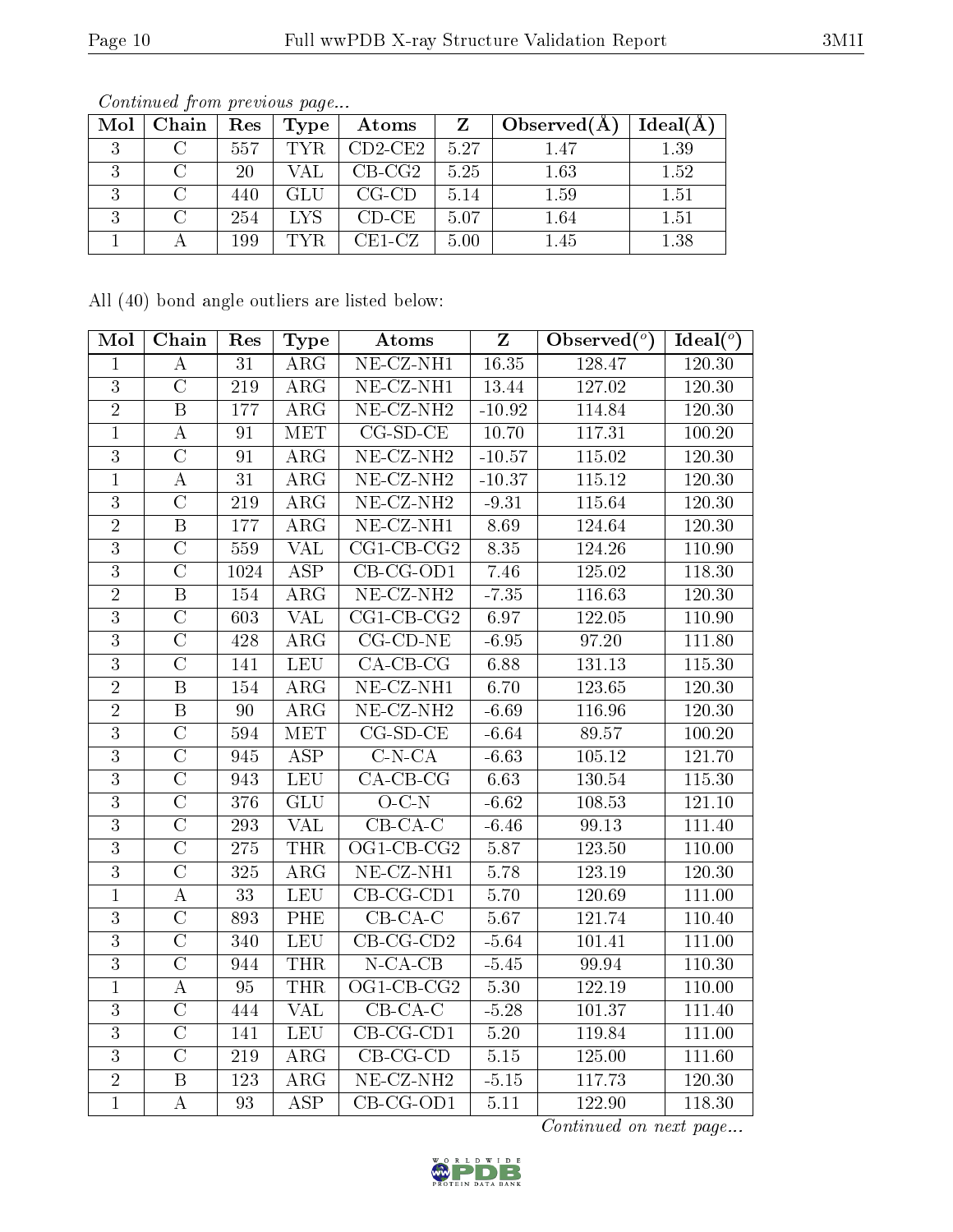| Mol | Chain             | Res  | Type       | Atoms        | Ζ       | Observed $\binom{o}{c}$ | $Ideal(^o)$ |
|-----|-------------------|------|------------|--------------|---------|-------------------------|-------------|
| 3   | C                 | 81   | LEU        | $CA$ -CB-CG  | 5.11    | 127.05                  | 115.30      |
| 3   | С                 | 1018 | LEU        | $CB-CG-CD2$  | 5.09    | 119.65                  | 111.00      |
| 3   | $\mathcal{C}$     | 453  | $\rm{ARG}$ | $NE- CZ-NH1$ | 5.04    | 122.82                  | 120.30      |
| 3   | C                 | 249  | $\rm{ARG}$ | $NE- CZ-NH2$ | $-5.04$ | 117.78                  | 120.30      |
| 3   | $\mathcal{C}$     | 376  | GLU        | $CA-C-N$     | 5.01    | 131.13                  | 117.10      |
| 3   | $\mathcal{C}_{1}$ | 275  | THR.       | $CA$ -CB-OG1 | 5.01    | 119.51                  | 109.00      |
| 3   | $\overline{C}$    | 796  | LEU        | $CB-CG-CD1$  | $-5.00$ | 102.49                  | 111.00      |

All (2) chirality outliers are listed below:

| Mol | Chain | Res | Type | Atom |
|-----|-------|-----|------|------|
|     |       |     |      |      |
|     |       |     |      |      |

All (2) planarity outliers are listed below:

| $Mol$   Chain |     |     | $\vert$ Res $\vert$ Type $\vert$ Group |
|---------------|-----|-----|----------------------------------------|
|               | 76  | VAL | Peptide                                |
|               | 204 | GLY | Peptide                                |

#### 5.2 Too-close contacts  $(i)$

In the following table, the Non-H and H(model) columns list the number of non-hydrogen atoms and hydrogen atoms in the chain respectively. The H(added) column lists the number of hydrogen atoms added and optimized by MolProbity. The Clashes column lists the number of clashes within the asymmetric unit, whereas Symm-Clashes lists symmetry related clashes.

| Mol | Chain |       | $\mid$ Non-H $\mid$ H(model) | H(added) | Clashes | Symm-Clashes |
|-----|-------|-------|------------------------------|----------|---------|--------------|
|     | A     | 1596  |                              | 1573     | 17      |              |
| 2   | В     | 1055  |                              | 1050     | 10      |              |
| 3   | C     | 8181  |                              | 8201     | 153     |              |
|     | А     | 32    |                              | 12       |         |              |
| 5   | А     |       |                              |          |         |              |
| 6   | А     | 151   |                              |          | 3       |              |
| 6   | В     | 45    |                              |          |         |              |
| 6   | C     | 573   |                              |          | 29      |              |
|     | Αll   | 11634 |                              | 10836    | 177     |              |

The all-atom clashscore is defined as the number of clashes found per 1000 atoms (including hydrogen atoms). The all-atom clashscore for this structure is 8.

All (177) close contacts within the same asymmetric unit are listed below, sorted by their clash

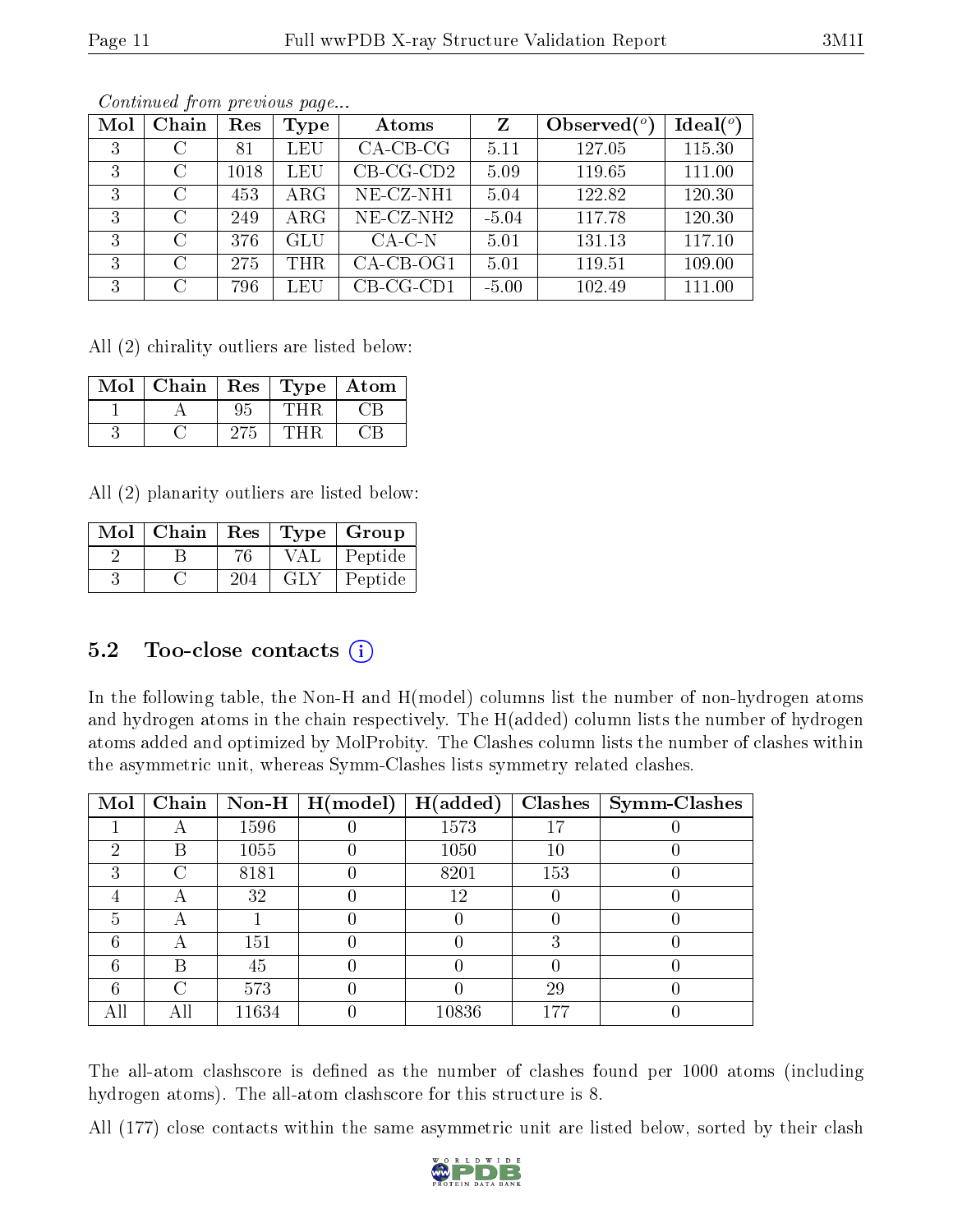magnitude.

| Atom-1                                    | Atom-2                               | Interatomic    | Clash           |  |
|-------------------------------------------|--------------------------------------|----------------|-----------------|--|
|                                           |                                      | distance $(A)$ | overlap $(\AA)$ |  |
| 3:C:43:ASP:HB2                            | 6:C:1551:HOH:O                       | 1.53           | 1.08            |  |
| 2:B:170:GLU:HG3                           | 2:B:172:PHE:CE2                      | 1.89           | 1.07            |  |
| 3:C:76:THR:HG22                           | 6:C:1456:HOH:O                       | 1.56           | 1.05            |  |
| 1:A:217:ALA:HB1                           | 2:B:154:ARG:HH22                     | 1.34           | 0.92            |  |
| 3:C:101:MET:HE2                           | 6:C:1565:HOH:O                       | 1.68           | 0.92            |  |
| 3:C:174:MET:HE3                           | 3:C:178:LYS:HG2                      | 1.53           | 0.91            |  |
| 3:C:171:ALA:O                             | 3:C:172:GLU:HB2                      | 1.75           | 0.87            |  |
| 3:C:657:SER:HB2                           | 3:C:660:GLU:OE1                      | 1.76           | 0.86            |  |
| 3:C:902:VAL:HG13                          | 3:C:954:LYS:HE2                      | 1.59           | 0.83            |  |
| 3:C:472:LEU:O                             | 3:C:476:THR:HG23                     | 1.80           | 0.82            |  |
| 3:C:156:MET:HE2                           | 3:C:156:MET:HA                       | 1.61           | 0.82            |  |
| 3:C:921:VAL:HG13                          | 3:C:922:PRO:HD2                      | 1.62           | 0.81            |  |
| 3:C:988:GLN:H                             | 3:C:988:GLN:HE21                     | 1.28           | 0.80            |  |
| 3:C:935:PHE:O                             | 3:C:939:THR:HG23                     | 1.83           | 0.78            |  |
| 3:C:174:MET:CE                            | 3:C:178:LYS:HG2                      | 2.13           | 0.78            |  |
| 3:C:1054:ASP:HA                           | 3:C:1057:ASN:HB2                     | 1.68           | 0.76            |  |
| 2:B:170:GLU:HG3                           | 2:B:172:PHE:CZ                       | 2.21           | 0.75            |  |
| 3:C:1007:THR:H                            | 3:C:1010:GLN:HE21                    | 1.32           | 0.74            |  |
| 3:C:244:THR:HG22                          | 3:C:285:GLN:OE1                      | 1.85           | 0.74            |  |
| 3:C:271:ILE:O                             | 3:C:275:THR:HG23                     | 1.87           | 0.74            |  |
| 3: C: 768: LYS: O                         | 3:C:772:THR:HG23                     | 1.88           | 0.74            |  |
| 1: A:10: VAL:N                            | 6: A:681: HOH:O                      | 2.20           | 0.72            |  |
| 1:A:213:ASP:HB3                           | 1:A:216:ASP:HB2                      | 1.72           | 0.72            |  |
| 1: A:29: VAL:HG12                         | 1:A:33:LEU:HD22                      | 1.73           | 0.70            |  |
| $3:C:657:\overline{\text{SER:}}\text{CB}$ | 3:C:660:GLU:OE1                      | 2.40           | 0.69            |  |
| 3:C:349:GLN:HE22                          | 3:C:352:LYS:NZ                       | 1.90           | 0.69            |  |
| 3:C:707:VAL:O                             | 3:C:711:THR:HG23                     | 1.94           | 0.67            |  |
| 3:C:174:MET:CE                            | 3:C:182:LEU:HD12                     | 2.25           | 0.67            |  |
| 3:C:174:MET:HE1                           | 3:C:179:ALA:HA                       | 1.77           | 0.66            |  |
| 3:C:539:THR:HG22                          | $3:C:551:\overline{\text{VAL}:HG12}$ | 1.78           | 0.66            |  |
| 3:C:816:THR:HG21                          | 6:C:1417:HOH:O                       | 1.95           | 0.66            |  |
| 3:C:539:THR:HG22                          | 3:C:551:VAL:CG1                      | 2.26           | 0.66            |  |
| 3:C:72:ASP:O                              | 3:C:76:THR:HG23                      | 1.94           | 0.65            |  |
| 3:C:779:ASN:C                             | 3:C:779:ASN:HD22                     | 2.00           | 0.65            |  |
| 1:A:31:ARG:HD3                            | 1:A:156:ASN:OD1                      | 1.97           | 0.64            |  |
| 3:C:156:MET:CE                            | 3: C:156:MET:HA                      | 2.28           | 0.63            |  |
| 3:C:156:MET:HE2                           | $3:C:159:L\overline{EU:HD12}$        | 1.80           | 0.63            |  |
| 2:B:170:GLU:HG3                           | 2:B:172:PHE:HE2                      | 1.55           | 0.63            |  |
| 3:C:238:LEU:O                             | 3:C:252:THR:HG21                     | 1.99           | 0.62            |  |
| 3:C:458:GLU:OE2                           | 3:C:461:THR:HG21                     | 2.00           | 0.62            |  |
| 3:C:174:MET:HE2                           | 3:C:179:ALA:N                        | 2.13           | 0.61            |  |

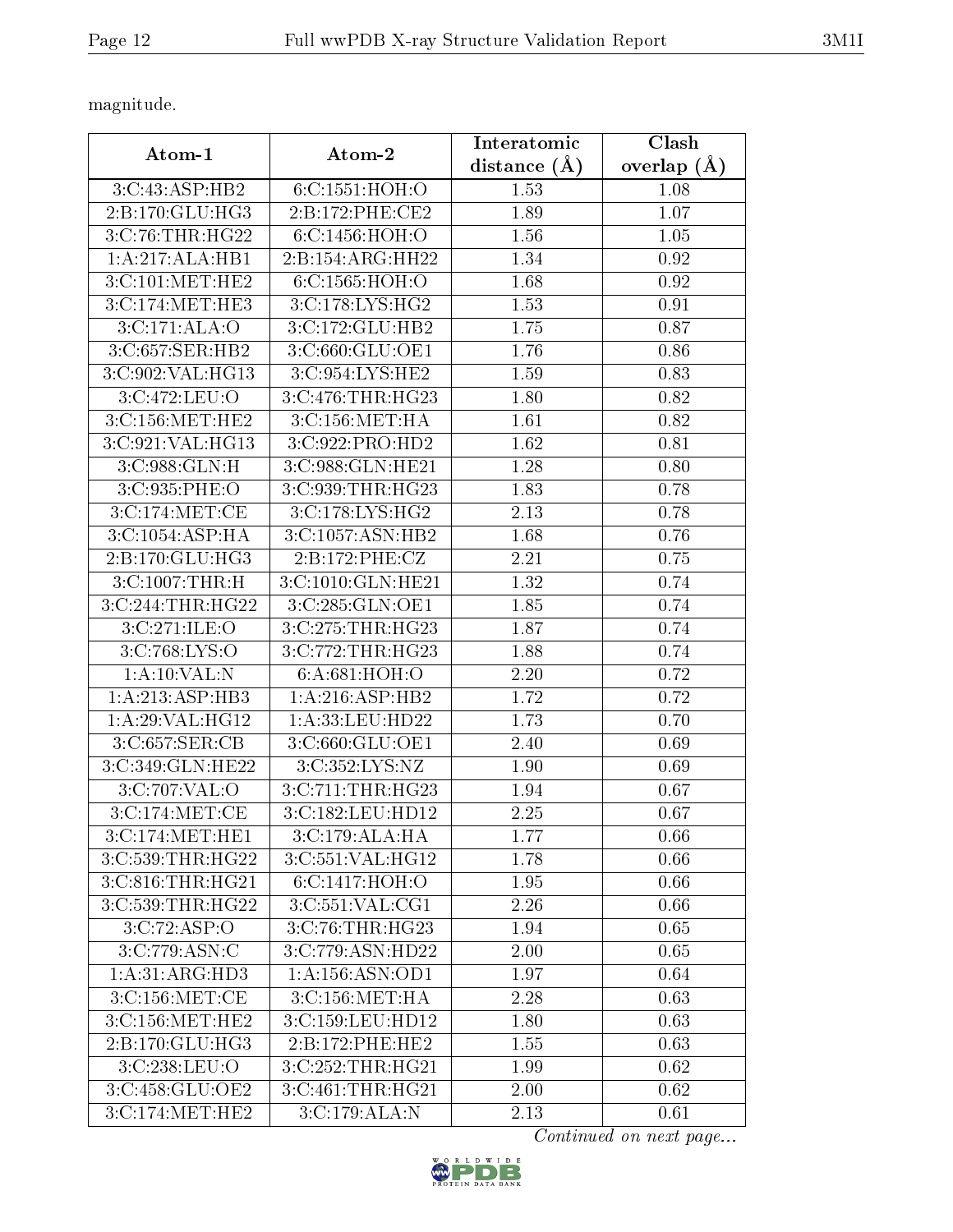| Continuu from providuo pugo          |                   | Interatomic       | Clash           |
|--------------------------------------|-------------------|-------------------|-----------------|
| Atom-1                               | Atom-2            | distance $(A)$    | overlap $(\AA)$ |
| 3:C:816:THR:CG2                      | 6:C:1417:HOH:O    | 2.47              | 0.61            |
| 3:C:674:MET:O                        | 3:C:678:THR:HG23  | 2.01              | 0.61            |
| $3:$ C:443:VAL:HG13                  | 3:C:451:ILE:CG2   | 2.30              | 0.61            |
| 2:B:154:ARG:NH2                      | 2:B:177:ARG:HD3   | 2.15              | 0.61            |
| 3:C:960:MET:HG3                      | 3:C:1028:PHE:CE2  | 2.35              | 0.60            |
| 3:C:676:TRP:O                        | 3:C:680:VAL:HG23  | 2.00              | 0.60            |
| 3:C:189:GLU:O                        | 3:C:192:GLN:HG2   | $\overline{2.02}$ | 0.59            |
| 3: C: 6: ASP: OD2                    | 3: C: 9: ASN: ND2 | 2.32              | 0.59            |
| 2:B:170:GLU:CG                       | 2:B:172:PHE:CE2   | 2.78              | 0.59            |
| 3:C:771:GLU:O                        | 3:C:775:SER:HB2   | 2.03              | 0.59            |
| 3:C:453:ARG:HG2                      | 3:C:453:ARG:HH11  | 1.67              | 0.58            |
| 3:C:940:PHE:O                        | 3:C:944:THR:HB    | 2.03              | 0.58            |
| 3:C:439:GLU:HB3                      | 3:C:462:ILE:HG12  | 1.86              | 0.58            |
| 3:C:458:GLU:OE2                      | 3:C:461:THR:CG2   | 2.52              | 0.57            |
| 3:C:820:GLU:OE1                      | 3:C:821:LYS:HE3   | 2.03              | 0.57            |
| 1:A:10:VAL:HB                        | 1:A:11:PRO:HD2    | 1.86              | 0.57            |
| 3:C:171:ALA:O                        | 3:C:172:GLU:CB    | 2.41              | 0.57            |
| 3:C:982:PRO:O                        | 3:C:985:THR:HG23  | 2.05              | 0.56            |
| 3:C:446:ASN:ND2                      | 3:C:450:GLU:H     | 2.02              | 0.56            |
| 3:C:174:MET:HE3                      | 3:C:178:LYS:CG    | 2.32              | 0.56            |
| 3:C:944:THR:HG22                     | 6: C: 1215: HOH:O | 2.05              | 0.56            |
| 3:C:463:GLN:HG2                      | 6:C:1613:HOH:O    | 2.05              | 0.56            |
| 3:C:156:MET:CE                       | 3:C:159:LEU:HD12  | 2.36              | 0.56            |
| 3:C:83:PRO:HG2                       | 3:C:86:HIS:CD2    | 2.41              | 0.56            |
| 3:C:793:ASN:HB2                      | 6:C:1207:HOH:O    | 2.05              | $0.55\,$        |
| 3:C:1:MET:HB2                        | $6:$ C:1562:HOH:O | 2.07              | 0.55            |
| 3:C:865:VAL:HG23                     | 6:C:1177:HOH:O    | 2.06              | 0.55            |
| 3: C: 266: GLN:O                     | 3:C:272:LYS:HE3   | 2.07              | 0.55            |
| 3:C:802:ASN:ND2                      | 6:C:1277:HOH:O    | 2.37              | 0.55            |
| 3:C:935:PHE:O                        | 3:C:939:THR:CG2   | 2.53              | 0.54            |
| 3:C:816:THR:HG22                     |                   | 1.90              | 0.54            |
| 3:C:986:SER:OG                       | 3:C:989:VAL:HG13  | 2.07              | 0.54            |
| 3:C:733:ARG:NH2                      | 3:C:793:ASN:OD1   | 2.40              | 0.54            |
| 3:C:237:LEU:HD22                     | 3:C:241:LYS:HD3   | 1.89              | 0.54            |
| $3:C:349:GLN:\overline{\text{HE22}}$ | 3:C:352:LYS:HZ1   | 1.56              | 0.54            |
| 3:C:472:LEU:O                        | 3:C:476:THR:CG2   | 2.52              | 0.54            |
| 3: C:84:ASN:O                        | 3:C:88:ILE:HG13   | 2.08              | 0.54            |
| 3:C:1018:LEU:HD22                    | 3:C:1028:PHE:CE1  | 2.44              | 0.53            |
| 3:C:453:ARG:NH1                      | 3:C:453:ARG:HG2   | 2.23              | 0.53            |
| 3:C:909:LEU:HD22                     | 3:C:913:LYS:HE3   | 1.89              | 0.53            |
| 3:C:227:ARG:O                        | 3:C:231:GLU:HB2   | 2.10              | 0.52            |

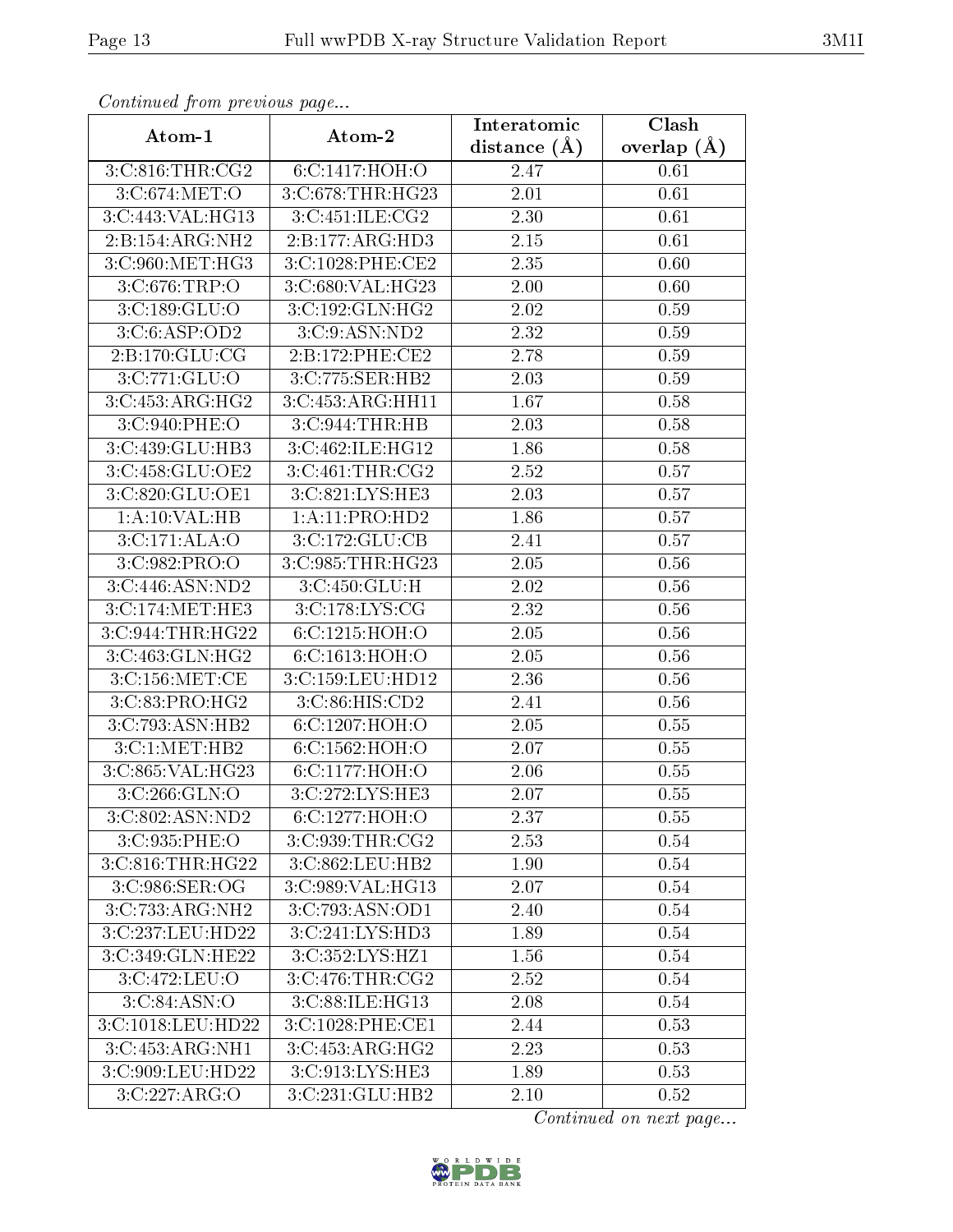|                                      |                                    | Interatomic       | <b>Clash</b>    |  |
|--------------------------------------|------------------------------------|-------------------|-----------------|--|
| Atom-1                               | Atom-2                             | distance $(\AA)$  | overlap $(\AA)$ |  |
| 3:C:91:ARG:HD3                       | 6:C:1602:HOH:O                     | 2.09              | 0.52            |  |
| 3:C:768:LYS:O                        | 3:C:772:THR:CG2                    | 2.57              | 0.52            |  |
| 3:C:174:MET:CE                       | 3:C:179:ALA:HA                     | 2.39              | 0.51            |  |
| 1: A:216: ASP:O                      | 1:A:217:ALA:C                      | 2.49              | 0.51            |  |
| 3:C:174:MET:HE2                      | 3:C:178:LYS:C                      | $\overline{2.31}$ | 0.51            |  |
| 3:C:101:MET:CE                       | 6:C:1565:HOH:O                     | 2.41              | 0.50            |  |
| 3:C:918:MET:HE1                      | 3:C:923:PHE:HD2                    | 1.75              | 0.50            |  |
| 3:C:894:LYS:O                        | 3:C:948:HIS:HE1                    | 1.95              | 0.50            |  |
| 3:C:678:THR:HG22                     | 6:C:1508:HOH:O                     | 2.11              | 0.50            |  |
| 3:C:207:SER:HG                       | 3:C:247:ASP:CG                     | 2.15              | 0.50            |  |
| 3:C:198:PHE:O                        | 3:C:202:GLU:HG2                    | 2.10              | 0.49            |  |
| 3:C:443:VAL:HG13                     | 3:C:451:ILE:HG23                   | 1.93              | 0.49            |  |
| 3:C:538:LEU:O                        | 3:C:541:LYS:O                      | 2.30              | 0.49            |  |
| 3:C:43:ASP:OD1                       | 3:C:43:ASP:C                       | 2.51              | 0.49            |  |
| 3:C:174:MET:CE                       | 3:C:178:LYS:C                      | 2.81              | 0.49            |  |
| 3:C:493:ARG:HH11                     | 3:C:499:GLU:CD                     | 2.16              | 0.49            |  |
| 1: A:134: LYS: HE2                   | 6:A:761:HOH:O                      | 2.13              | 0.49            |  |
| 3: C: 571: ASN: HB2                  | 6:C:1213:HOH:O                     | 2.11              | 0.49            |  |
| 3:C:972:SER:HA                       | 6:C:1376:HOH:O                     | 2.11              | 0.49            |  |
| 2:B:170:GLU:CG                       | 2:B:172:PHE:HE2                    | 2.23              | 0.49            |  |
| 3:C:174:MET:CE                       | 3:C:178:LYS:CG                     | 2.89              | 0.48            |  |
| 3:C:349:GLN:HE22                     | 3:C:352:LYS:HZ2                    | 1.58              | 0.48            |  |
| 3:C:178:LYS:HD3                      | 6:C:1224:HOH:O                     | 2.14              | 0.48            |  |
| 1:A:217:ALA:CB                       | 2:B:154:ARG:HH22                   | 2.14              | 0.48            |  |
| 3:C:446:ASN:C                        | 3:C:446:ASN:HD22                   | 2.17              | 0.48            |  |
| 3:C:142:ILE:CD1                      | 3:C:192:GLN:HB2                    | 2.44              | 0.48            |  |
| 3:C:921:VAL:CG1                      | 3:C:922:PRO:HD2                    | 2.40              | 0.48            |  |
| 3:C:174:MET:HE3                      | 3:C:182:LEU:HD12                   | 1.96              | 0.47            |  |
| 3:C:79:TRP:CE2                       | 3:C:87:ARG:HD3                     | 2.49              | 0.47            |  |
| $3:C:97:MET:C\overline{E}$           | 3:C:101:MET:HE3                    | 2.45              | 0.47            |  |
| 3:C:97:MET:HE2                       | 3:C:101:MET:HE3                    | 1.95              | 0.47            |  |
| 3:C:446:ASN:HD21                     | 3:C:450:GLU:H                      | 1.62              | 0.47            |  |
| $3:C:944: \overline{\text{THR}:CG2}$ | 6: C: 1215: HOH:O                  | 2.63              | 0.47            |  |
| 3:C:270:LEU:HD23                     | 6:C:1618:HOH:O                     | 2.14              | 0.46            |  |
| 3:C:793:ASN:CB                       | 6:C:1207:HOH:O                     | 2.60              | 0.46            |  |
| 3: C:678:THR:CG2                     | 6:C:1508:HOH:O                     | 2.64              | 0.46            |  |
| 3:C:97:MET:CE                        | $3:C:101:MET:\overline{\text{CE}}$ | 2.94              | 0.46            |  |
| 2:B:100:ALA:HB3                      | 2:B:102:GLU:HG2                    | 1.98              | 0.45            |  |
| 3:C:486:ILE:O                        | 3:C:490:LYS:HG3                    | 2.16              | 0.45            |  |
| 3:C:496:ASP:OD1                      | 3:C:496:ASP:C                      | 2.55              | 0.45            |  |
| 3:C:157:ILE:HD12                     | 6:C:1339:HOH:O                     | 2.17              | 0.45            |  |

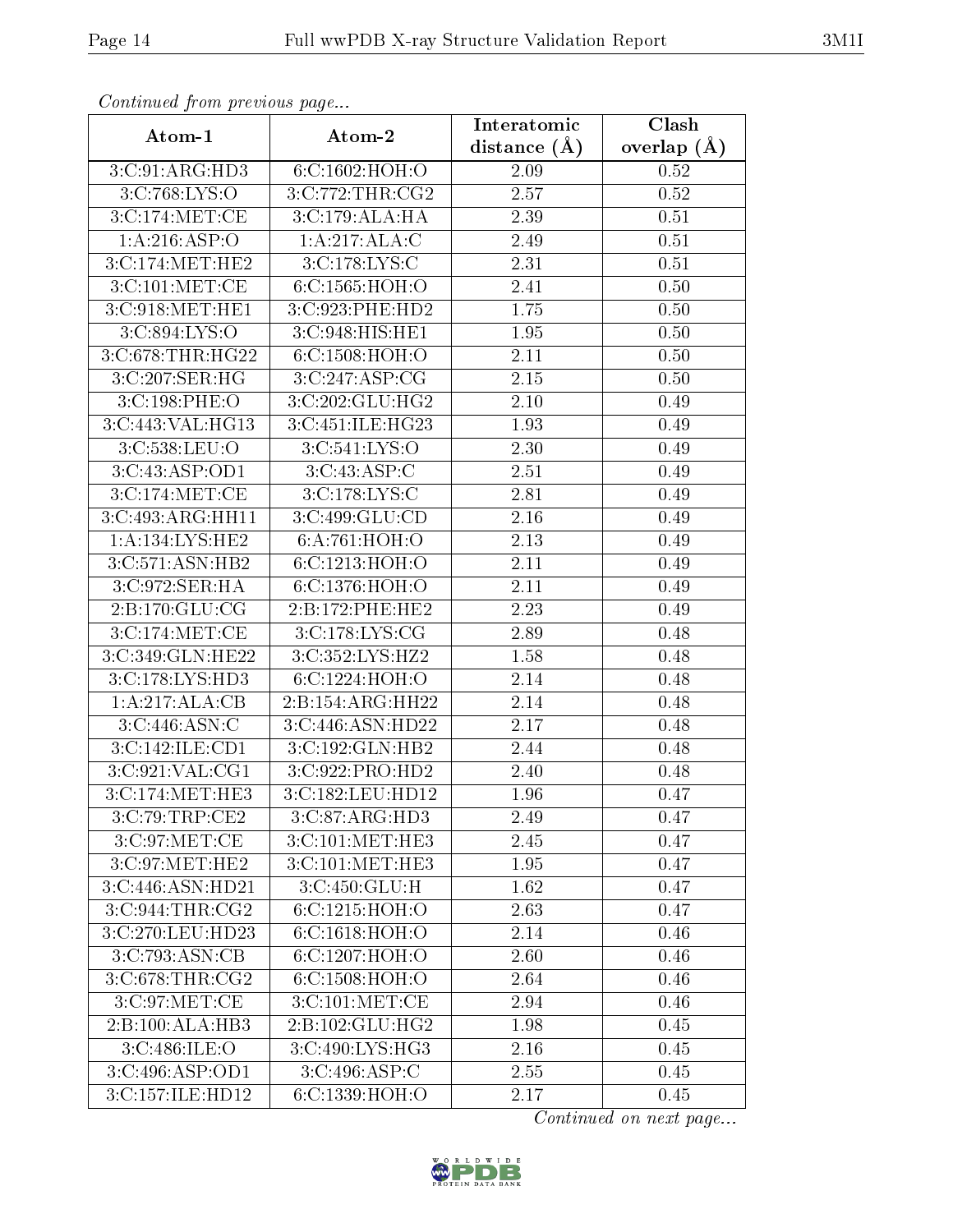| s onttheward from provide as page<br>Atom-1 | Atom-2           | Interatomic      | Clash           |
|---------------------------------------------|------------------|------------------|-----------------|
|                                             |                  | distance $(\AA)$ | overlap $(\AA)$ |
| 3:C:906:GLN:NE2                             | 3:C:910:ASP:OD1  | 2.49             | 0.45            |
| 3:C:372:ASP:OD1                             | 6:C:1528:HOH:O   | 2.21             | 0.45            |
| 3:C:91:ARG:CD                               | 6:C:1602:HOH:O   | 2.62             | 0.45            |
| 3:C:699:ILE:HG21                            | 3:C:731:LEU:HD21 | 1.99             | 0.45            |
| 3:C:97:MET:HE1                              | 3:C:101:MET:HE1  | 1.98             | 0.45            |
| 1: A:143: LYS:O                             | 3:C:254:LYS:NZ   | 2.43             | 0.44            |
| 3:C:679:ILE:HD13                            | 3:C:679:ILE:HA   | 1.78             | 0.44            |
| 3:C:476:THR:HG21                            | 3:C:515:ILE:HG21 | 2.00             | 0.44            |
| 3:C:174:MET:CE                              | 3:C:179:ALA:N    | 2.79             | 0.44            |
| 3: C: 55: LEU: O                            | 3:C:64:LYS:HE2   | 2.18             | 0.44            |
| 1:A:78:ARG:HD2                              | 6:A:704:HOH:O    | 2.17             | 0.44            |
| 3:C:174:MET:HE1                             | 3:C:182:LEU:HD12 | 1.99             | 0.44            |
| 3:C:43:ASP:OD1                              | 6:C:1359:HOH:O   | 2.21             | 0.43            |
| 3:C:615:PRO:O                               | 3:C:616:ARG:CB   | 2.64             | 0.43            |
| 1:A:45:ILE:HA                               | 1:A:74:PHE:HB3   | 2.01             | 0.43            |
| 3:C:476:THR:HB                              | 3:C:483:THR:HG21 | 2.00             | 0.43            |
| 3:C:565:PHE:O                               | 3:C:569:HIS:HD2  | 2.01             | 0.43            |
| 3:C:112:LYS:HA                              | 3:C:112:LYS:HD2  | 1.80             | 0.43            |
| 3:C:39:THR:O                                | 3:C:43:ASP:HB3   | 2.19             | 0.43            |
| 3:C:156:MET:CE                              | 3:C:156:MET:CA   | 2.97             | 0.43            |
| 3:C:43:ASP:CB                               | 6:C:1551:HOH:O   | 2.35             | 0.43            |
| 3:C:680:VAL:O                               | 3:C:684:THR:HB   | 2.18             | 0.42            |
| 3:C:349:GLN:NE2                             | 3:C:352:LYS:NZ   | 2.64             | 0.42            |
| 3:C:657:SER:OG                              | 3:C:660:GLU:OE1  | 2.38             | 0.42            |
| 1: A: 169: LYS: HD3                         | 1:A:169:LYS:HA   | 1.84             | 0.42            |
| 3:C:537:ASP:OD2                             | 3:C:537:ASP:C    | 2.57             | 0.42            |
| 2:B:97:ASP:O                                | 2:B:100:ALA:O    | 2.37             | 0.42            |
| 3:C:356:ARG:HG2                             | 3:C:360:LYS:HE3  | 2.02             | 0.42            |
| 3:C:240:THR:HG22                            | 3:C:241:LYS:N    | 2.35             | 0.42            |
| 3:C:707:VAL:O                               | 3:C:711:THR:CG2  | 2.63             | 0.42            |
| 3: C:627: ARG:HD3                           | 3:C:627:ARG:HH11 | 1.75             | 0.42            |
| 1:A:82:TYR:CD1                              | 1: A:82:TYR:N    | 2.86             | 0.41            |
| 3:C:264:ILE:HA                              | 3:C:265:PRO:HD2  | 1.78             | 0.41            |
| 3:C:679:ILE:HD11                            | 3:C:695:THR:HG23 | 2.01             | 0.41            |
| $3:C:981:\overline{VAL:HG13}$               | 3:C:985:THR:HG23 | 2.02             | 0.41            |
| 3:C:944:THR:HG23                            | 3:C:1003:PHE:HZ  | 1.85             | 0.41            |
| 1:A:62:LYS:HD2                              | 1:A:63:PHE:N     | 2.36             | 0.41            |
| 1:A:14:LYS:NZ                               | 1: A:83: ILE:O   | 2.41             | 0.41            |
| 3:C:174:MET:CE                              | 3:C:179:ALA:CA   | 2.98             | 0.41            |
| 3:C:779:ASN:C                               | 3:C:779:ASN:ND2  | 2.72             | 0.41            |
| 3:C:347:LEU:HA                              | 3:C:347:LEU:HD23 | 1.88             | 0.41            |

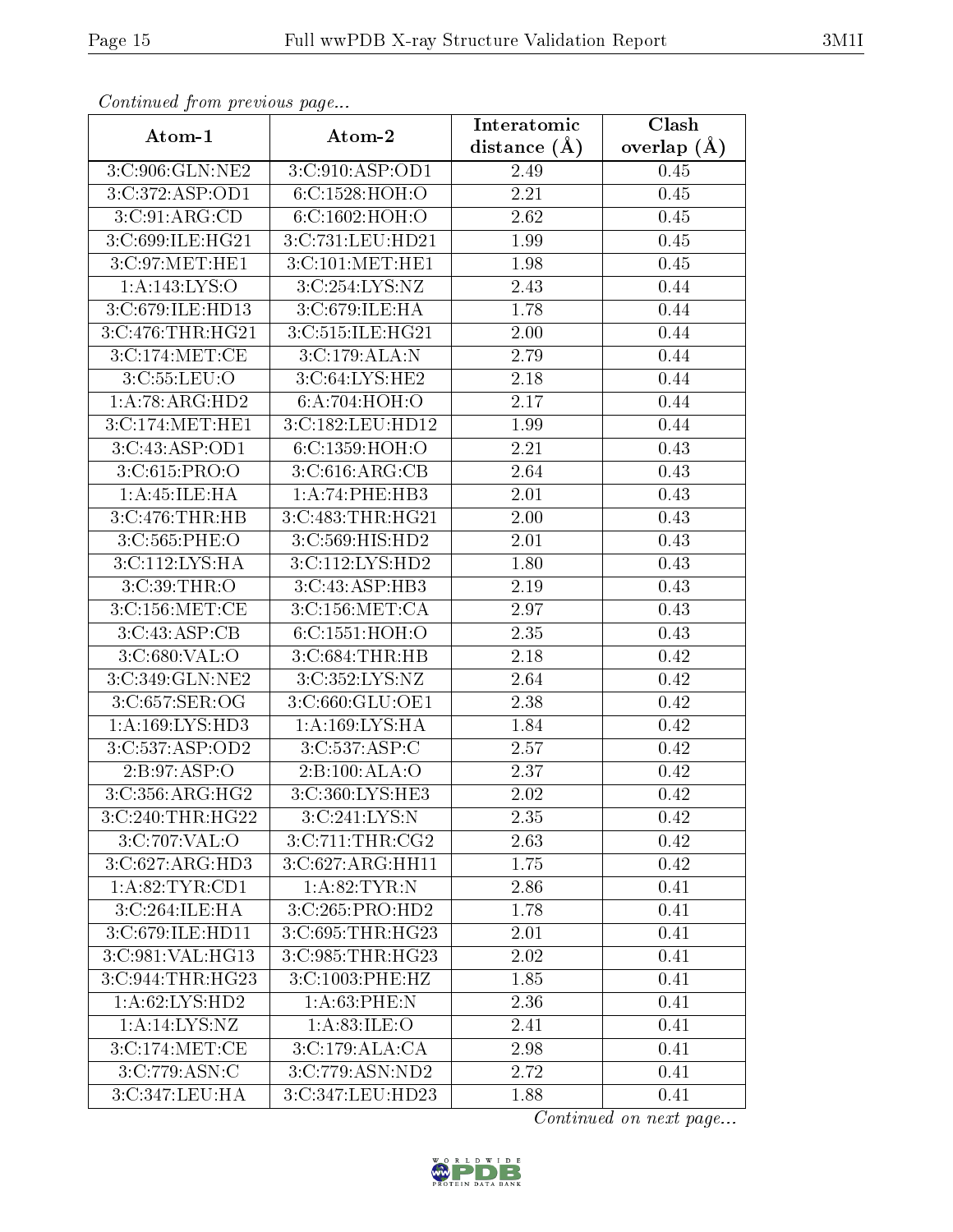|                     | o o noonada grommo provio ao pagoni |                |               |  |  |  |  |
|---------------------|-------------------------------------|----------------|---------------|--|--|--|--|
| Atom-1              | Atom-2                              | Interatomic    | Clash         |  |  |  |  |
|                     |                                     | distance $(A)$ | overlap $(A)$ |  |  |  |  |
| 3:C:539:THR:HG22    | 3:C:551:VAL:HG11                    | 1.99           | 0.41          |  |  |  |  |
| 3:C:869:LYS:HE3     | 6:C:1577:HOH:O                      | 2.19           | 0.41          |  |  |  |  |
| 3:C:988:GLN:N       | 3:C:988:GLN:HE21                    | 2.07           | 0.41          |  |  |  |  |
| 3: C: 13: ILE: HG23 | 3:C:13:ILE:HD12                     | 1.75           | 0.41          |  |  |  |  |
| 3:C:536:LEU:HD23    | 3:C:536:LEU:HA                      | 1.83           | 0.41          |  |  |  |  |
| 3:C:182:LEU:HA      | 3:C:182:LEU:HD23                    | 1.92           | 0.41          |  |  |  |  |
| 3:C:293:VAL:HG23    | 6: C: 1609: HOH:O                   | 2.21           | 0.41          |  |  |  |  |
| 3:C:960:MET:HG3     | 3:C:1028:PHE:CD2                    | 2.56           | 0.40          |  |  |  |  |
| 3:C:245:SER:HA      | 3:C:246:PRO:HD3                     | 1.99           | 0.40          |  |  |  |  |
| 3:C:538:LEU:C       | 3:C:540:VAL:H                       | 2.25           | 0.40          |  |  |  |  |
| 1:A:79:ASP:OD2      | 1:A:79:ASP:N                        | 2.55           | 0.40          |  |  |  |  |
| 3:C:453:ARG:HG3     | 3:C:590:GLY:HA2                     | 2.04           | 0.40          |  |  |  |  |
| 3:C:658:VAL:HG12    | 6: C: 1604: HOH:O                   | 2.21           | 0.40          |  |  |  |  |

There are no symmetry-related clashes.

#### 5.3 Torsion angles  $(i)$

#### 5.3.1 Protein backbone (i)

In the following table, the Percentiles column shows the percent Ramachandran outliers of the chain as a percentile score with respect to all X-ray entries followed by that with respect to entries of similar resolution.

The Analysed column shows the number of residues for which the backbone conformation was analysed, and the total number of residues.

| Mol | Chain         | Analysed          | Favoured     | Allowed   | Outliers | Percentiles |                    |
|-----|---------------|-------------------|--------------|-----------|----------|-------------|--------------------|
|     |               | $196/219(90\%)$   | 191 (97%)    | $4(2\%)$  | $1(0\%)$ | 29          | 23                 |
|     | B             | $129/191(68\%)$   | 121 $(94\%)$ | $8(6\%)$  |          | 100         | $\blacksquare$ 100 |
|     | $\mathcal{C}$ | $1021/1049$ (97%) | 992 (97%)    | $27(3\%)$ | $2(0\%)$ | 47          | 44                 |
| All | All           | $1346/1459(92\%)$ | 1304(97%)    | 39 $(3%)$ | $3(0\%)$ | 47          | -44                |

All (3) Ramachandran outliers are listed below:

| $\operatorname{Mol}$ | Chain | Res | l'ype |
|----------------------|-------|-----|-------|
|                      |       | 216 |       |
|                      |       | 978 | GLU   |
|                      |       | 983 | (1.1) |

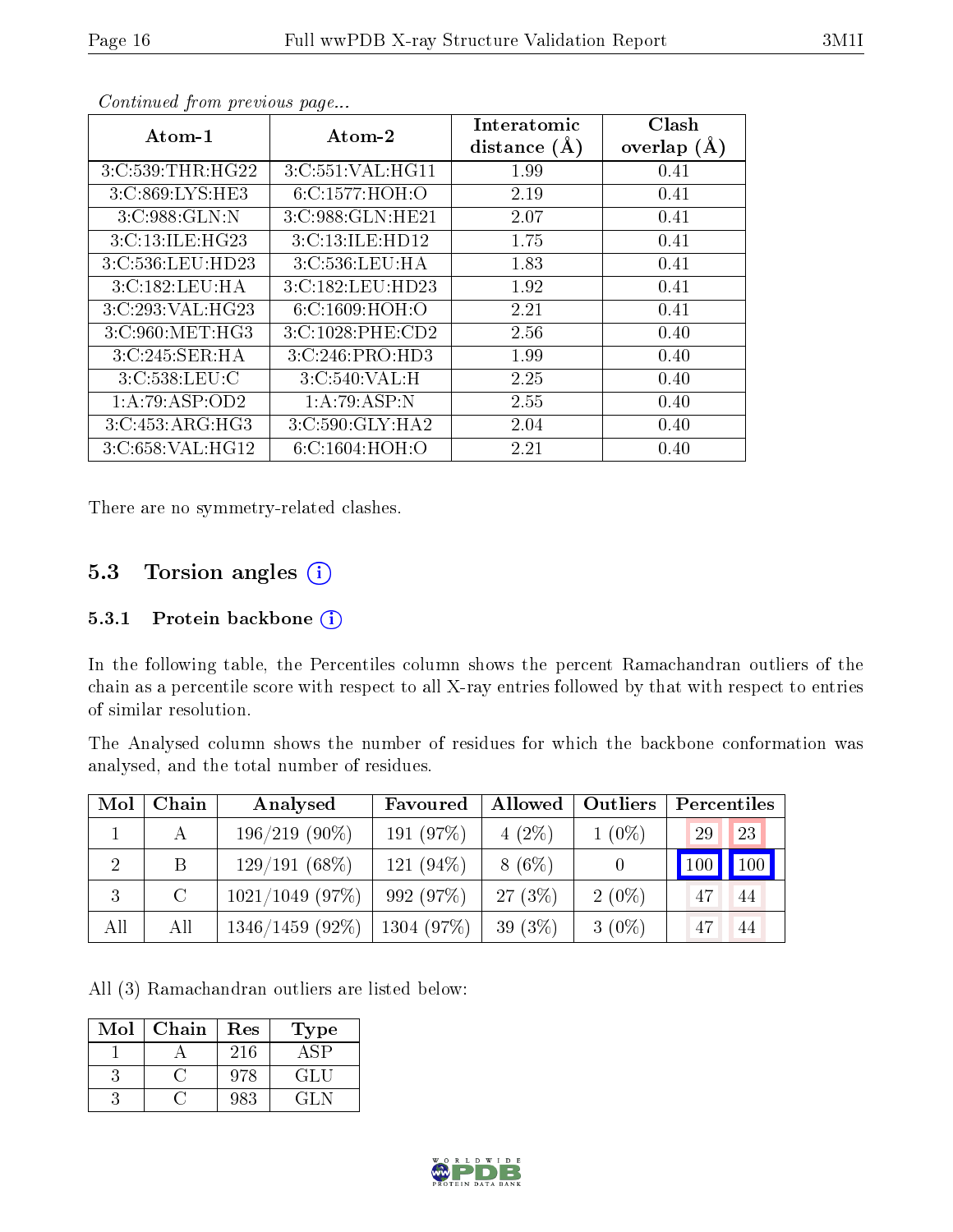#### 5.3.2 Protein sidechains (i)

In the following table, the Percentiles column shows the percent sidechain outliers of the chain as a percentile score with respect to all X-ray entries followed by that with respect to entries of similar resolution.

The Analysed column shows the number of residues for which the sidechain conformation was analysed, and the total number of residues.

| Mol                         | Chain         | Analysed          | Rotameric     | Outliers   | Percentiles |
|-----------------------------|---------------|-------------------|---------------|------------|-------------|
|                             |               | $169/188(90\%)$   | 161 (95%)     | 8(5%)      | 22<br>26    |
| $\mathcal{D}_{\mathcal{L}}$ | B             | $108/164(66\%)$   | $103(95\%)$   | 5(5%)      | 23<br>27    |
| 3                           | $\mathcal{C}$ | $914/955(96\%)$   | 862 (94%)     | 52 $(6\%)$ | 16<br>20    |
| All                         | All           | $1191/1307(91\%)$ | 1126 $(94\%)$ | 65 (6%)    | 17<br>21    |

All (65) residues with a non-rotameric sidechain are listed below:

| Mol            | Chain                                                                                                                                                                                                                                                                                  | Res              | <b>Type</b>                                |
|----------------|----------------------------------------------------------------------------------------------------------------------------------------------------------------------------------------------------------------------------------------------------------------------------------------|------------------|--------------------------------------------|
| $\overline{1}$ | $\overline{A}$                                                                                                                                                                                                                                                                         | $\overline{10}$  | $\overline{\text{VAL}}$                    |
| $\mathbf{1}$   |                                                                                                                                                                                                                                                                                        | 33               | LEU                                        |
| $\overline{1}$ |                                                                                                                                                                                                                                                                                        | $\overline{62}$  | $\overline{\text{LYS}}$                    |
| $\overline{1}$ |                                                                                                                                                                                                                                                                                        | $\overline{77}$  | LEU                                        |
| $\overline{1}$ | $\frac{\overline{A}}{\overline{A}}$ $\frac{\overline{A}}{\overline{A}}$ $\frac{\overline{A}}{\overline{A}}$ $\frac{\overline{A}}{\overline{A}}$ $\frac{\overline{A}}{\overline{B}}$                                                                                                    | $\overline{78}$  | $\frac{\overline{\text{ARG}}}{\text{MET}}$ |
| $\overline{1}$ |                                                                                                                                                                                                                                                                                        | $\overline{91}$  |                                            |
| $\overline{1}$ |                                                                                                                                                                                                                                                                                        | 184              | LEU                                        |
| $\overline{1}$ |                                                                                                                                                                                                                                                                                        | 188              | $\overline{\text{GLU}}$                    |
| $\overline{2}$ |                                                                                                                                                                                                                                                                                        | $\overline{77}$  | $\overline{\text{LYS}}$                    |
| $\frac{2}{2}$  | $\overline{\mathbf{B}}$                                                                                                                                                                                                                                                                | $\overline{90}$  | $\overline{\rm ARG}$                       |
|                | $\overline{B}$                                                                                                                                                                                                                                                                         | $\overline{95}$  | $\overline{\rm ARG}$                       |
| $\overline{2}$ | $\overline{\mathbf{B}}$                                                                                                                                                                                                                                                                | 154              | $\overline{\rm{ARG}}$                      |
| $\overline{2}$ |                                                                                                                                                                                                                                                                                        | <b>170</b>       | $\overline{\mathrm{GLU}}$                  |
| $\overline{3}$ |                                                                                                                                                                                                                                                                                        | $\overline{10}$  | $\overline{\text{ASP}}$                    |
| $\overline{3}$ |                                                                                                                                                                                                                                                                                        | $\overline{43}$  | $\overline{\text{ASP}}$                    |
| $\overline{3}$ |                                                                                                                                                                                                                                                                                        | $\overline{55}$  | LEU                                        |
| $\overline{3}$ |                                                                                                                                                                                                                                                                                        | $\overline{71}$  | LEU                                        |
| $\overline{3}$ |                                                                                                                                                                                                                                                                                        | $\overline{80}$  | $\overline{\text{LYS}}$                    |
| $\overline{3}$ | $\frac{\fbox{B}}{\fbox{C}}\frac{\fbox{C}}{\fbox{C}}\frac{\fbox{C}}{\fbox{C}}\frac{\fbox{C}}{\fbox{C}}\frac{\fbox{C}}{\fbox{C}}\frac{\fbox{C}}{\fbox{C}}\frac{\fbox{C}}{\fbox{C}}\frac{\fbox{C}}{\fbox{C}}\frac{\fbox{C}}{\fbox{C}}\frac{\fbox{C}}{\fbox{C}}\frac{\fbox{C}}{\fbox{C}}}$ | $\overline{111}$ | $\overline{\text{GLN}}$                    |
| $\overline{3}$ |                                                                                                                                                                                                                                                                                        | $\overline{112}$ | $\overline{\text{LYS}}$                    |
| $\overline{3}$ |                                                                                                                                                                                                                                                                                        | 136              | $\overline{\text{GLU}}$                    |
| $\overline{3}$ |                                                                                                                                                                                                                                                                                        | 141              | LEU                                        |
| $\overline{3}$ |                                                                                                                                                                                                                                                                                        | 144              | $\overline{\text{SER}}$                    |
| $\overline{3}$ |                                                                                                                                                                                                                                                                                        | $\overline{148}$ | $\overline{\text{SER}}$                    |
| $\overline{3}$ |                                                                                                                                                                                                                                                                                        | 186              | $\overline{\text{MET}}$                    |
| $\overline{3}$ |                                                                                                                                                                                                                                                                                        | $\overline{205}$ | $\overline{\text{SER}}$                    |

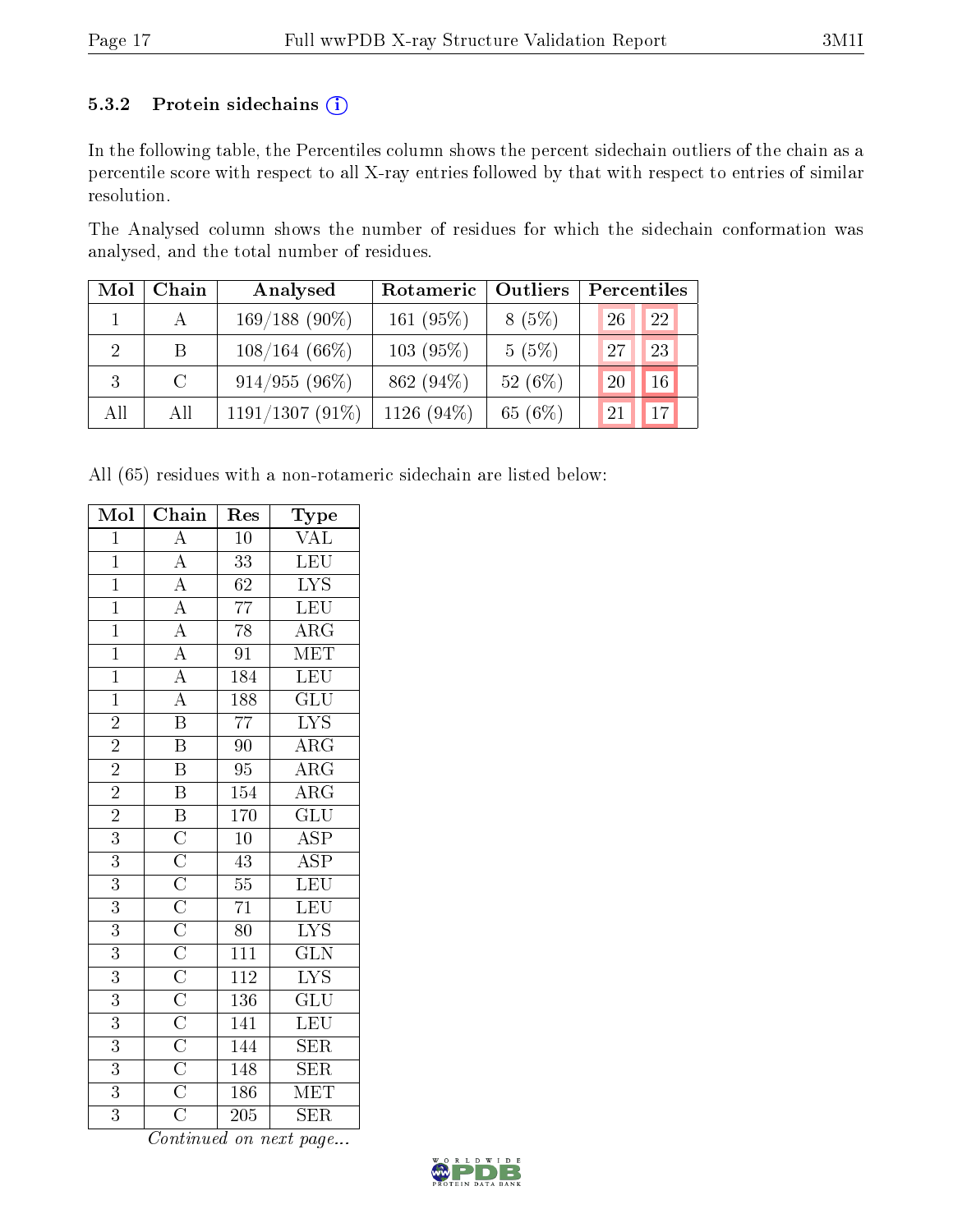| $\overline{\text{Mol}}$ | <u> v</u><br>Chain                                                                                                                                                                  | r -<br>Res        | $\mathbf{r}$ - $\mathbf{v}$<br>Type                   |
|-------------------------|-------------------------------------------------------------------------------------------------------------------------------------------------------------------------------------|-------------------|-------------------------------------------------------|
| 3                       |                                                                                                                                                                                     | 219               | $\overline{\text{ARG}}$                               |
| 3                       |                                                                                                                                                                                     | $\bf 231$         | $\overline{\text{GLU}}$                               |
| $\overline{3}$          |                                                                                                                                                                                     | $\overline{247}$  |                                                       |
| $\overline{3}$          |                                                                                                                                                                                     | $\overline{262}$  | $\frac{\overline{\text{ASP}}}{\text{LEV}}$            |
| $\overline{3}$          |                                                                                                                                                                                     | <b>266</b>        | $\overline{\text{GLN}}$                               |
| 3                       |                                                                                                                                                                                     | $\sqrt{273}$      | $\overline{\rm{ARG}}$                                 |
| 3                       |                                                                                                                                                                                     | 275               | $\widehat{\text{THR}}$                                |
| $\overline{3}$          |                                                                                                                                                                                     | 291               | MET                                                   |
| $\overline{3}$          |                                                                                                                                                                                     | 293               | <b>VAL</b>                                            |
| $\overline{3}$          |                                                                                                                                                                                     | 372               | $\overline{\text{ASP}}$                               |
| 3                       |                                                                                                                                                                                     | 425               | $\overline{\text{SER}}$                               |
| $\overline{3}$          |                                                                                                                                                                                     | 440               | $\overline{{\rm GLU}}$                                |
| $\overline{3}$          |                                                                                                                                                                                     | 443               | $\overline{\text{VAL}}$                               |
| 3                       |                                                                                                                                                                                     | 446               | $\overline{\text{ASN}}$                               |
| $\overline{3}$          |                                                                                                                                                                                     | 461               | $\frac{\overline{\text{THR}}}{\overline{\text{H}}$    |
| 3                       |                                                                                                                                                                                     | 476               | $\overline{\text{THR}}$                               |
| $\overline{3}$          |                                                                                                                                                                                     | 489               | $\overline{\text{SER}}$                               |
| 3                       |                                                                                                                                                                                     | $\overline{5}37$  | $\overline{\text{ASP}}$                               |
| $\overline{3}$          |                                                                                                                                                                                     | 559               | <b>VAL</b>                                            |
| $\overline{3}$          |                                                                                                                                                                                     | 579               | $\frac{\overline{\text{LYS}}}{\text{GLU}}$            |
| 3                       |                                                                                                                                                                                     | 586               |                                                       |
| $\overline{3}$          |                                                                                                                                                                                     | 637               |                                                       |
| $\overline{3}$          |                                                                                                                                                                                     | 663               | $\frac{\overline{\text{GLN}}}{\overline{\text{ARG}}}$ |
| $\overline{3}$          |                                                                                                                                                                                     | 678               | $\frac{\text{THR}}{\text{ILE}}$                       |
| $\overline{3}$          |                                                                                                                                                                                     | $\overline{6}$ 79 |                                                       |
| 3                       |                                                                                                                                                                                     | 711               | <b>THR</b>                                            |
| $\overline{3}$          |                                                                                                                                                                                     | 772               | THR                                                   |
| $\overline{3}$          |                                                                                                                                                                                     | 779               | $\overline{\mathrm{ASN}}$                             |
| $\overline{3}$          |                                                                                                                                                                                     | 789               | $\overline{{\rm GLU}}$                                |
| 3                       |                                                                                                                                                                                     | $816\,$           | THR                                                   |
| 3                       |                                                                                                                                                                                     | 821               | <b>LYS</b>                                            |
| $\overline{3}$          | $\frac{\overline{C}}{\overline{C}}$ $\frac{\overline{C}}{\overline{C}}$ $\frac{\overline{C}}{\overline{C}}$ $\frac{\overline{C}}{\overline{C}}$ $\frac{\overline{C}}{\overline{C}}$ | 822               | <b>VAL</b>                                            |
| 3                       |                                                                                                                                                                                     | 939               | THR                                                   |
| $\overline{3}$          |                                                                                                                                                                                     | 944               | THR                                                   |
| 3                       |                                                                                                                                                                                     | 961               | $\frac{\overline{\text{LYS}}}{\text{VAL}}}$           |
| 3                       |                                                                                                                                                                                     | 981               |                                                       |
| 3                       |                                                                                                                                                                                     | 985               | <b>THR</b>                                            |
| $\overline{3}$          |                                                                                                                                                                                     | 988               | $\overline{\text{GLN}}$                               |
| 3                       |                                                                                                                                                                                     | 989               | $\overline{\text{VAL}}$                               |

Some sidechains can be flipped to improve hydrogen bonding and reduce clashes. All (18) such sidechains are listed below:

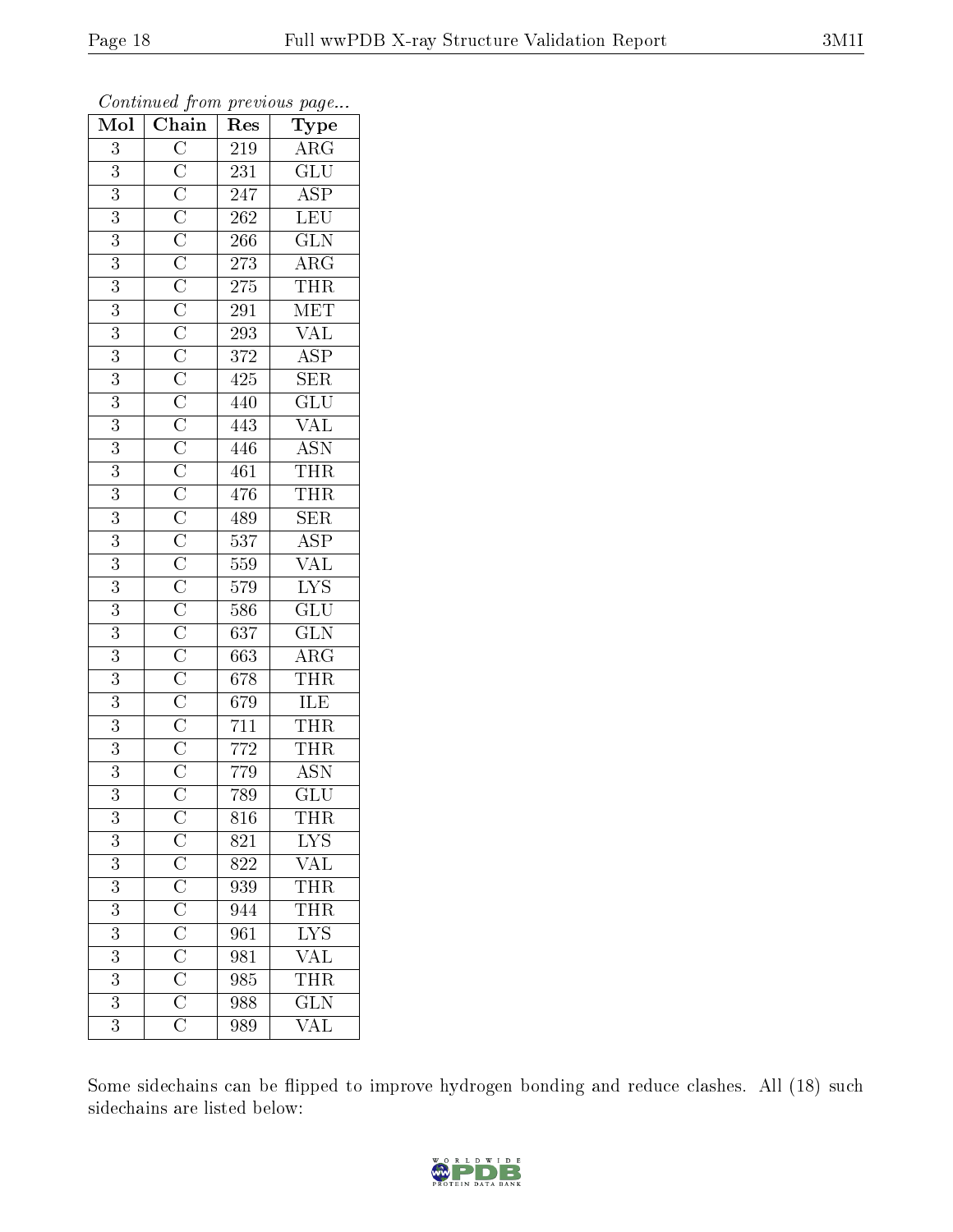| Mol            | Chain                 | $\operatorname{Res}% \left( \mathcal{N}\right) \equiv\operatorname{Res}(\mathcal{N}_{0})\cap\mathcal{N}_{1}$ | Type                               |
|----------------|-----------------------|--------------------------------------------------------------------------------------------------------------|------------------------------------|
| $\mathbf 1$    | А                     | 102                                                                                                          | $\overline{\mathrm{A}}\mathrm{SN}$ |
| $\overline{1}$ | $\overline{A}$        | 147                                                                                                          | $\overline{\text{GLN}}$            |
| $\overline{1}$ | $\overline{A}$        | 158                                                                                                          | <b>ASN</b>                         |
| $\overline{3}$ | $\overline{\rm C}$    | 35                                                                                                           | <b>GLN</b>                         |
| 3              | $\overline{\rm C}$    | 86                                                                                                           | HIS                                |
| $\overline{3}$ | $\overline{\text{C}}$ | 154                                                                                                          | $\overline{\mathrm{ASN}}$          |
| $\overline{3}$ | $\overline{\text{C}}$ | 173                                                                                                          | GLN                                |
| 3              | $\overline{\text{C}}$ | 349                                                                                                          | <b>GLN</b>                         |
| $\overline{3}$ | $\overline{\text{C}}$ | 446                                                                                                          | <b>ASN</b>                         |
| $\overline{3}$ | $\overline{\rm C}$    | 477                                                                                                          | <b>HIS</b>                         |
| $\overline{3}$ | $\overline{\rm C}$    | 569                                                                                                          | ΗIS                                |
| 3              | $\overline{C}$        | 779                                                                                                          | <b>ASN</b>                         |
| 3              | $\overline{C}$        | 855                                                                                                          | <b>HIS</b>                         |
| 3              | $\overline{\text{C}}$ | 948                                                                                                          | HIS                                |
| 3              | $\overline{\text{C}}$ | 988                                                                                                          | <b>GLN</b>                         |
| 3              | $\overline{\text{C}}$ | 1005                                                                                                         | ΗIS                                |
| 3              | $\overline{\rm C}$    | 1010                                                                                                         | <b>GLN</b>                         |
| 3              | $\overline{\rm C}$    | 1038                                                                                                         | $_{\rm GLN}$                       |

#### 5.3.3 RNA  $(i)$

There are no RNA molecules in this entry.

#### 5.4 Non-standard residues in protein, DNA, RNA chains (i)

There are no non-standard protein/DNA/RNA residues in this entry.

#### 5.5 Carbohydrates (i)

There are no carbohydrates in this entry.

#### 5.6 Ligand geometry  $(i)$

Of 2 ligands modelled in this entry, 1 is monoatomic - leaving 1 for Mogul analysis.

In the following table, the Counts columns list the number of bonds (or angles) for which Mogul statistics could be retrieved, the number of bonds (or angles) that are observed in the model and the number of bonds (or angles) that are dened in the Chemical Component Dictionary. The Link column lists molecule types, if any, to which the group is linked. The Z score for a bond length (or angle) is the number of standard deviations the observed value is removed from the expected value. A bond length (or angle) with  $|Z| > 2$  is considered an outlier worth inspection. RMSZ is the root-mean-square of all Z scores of the bond lengths (or angles).

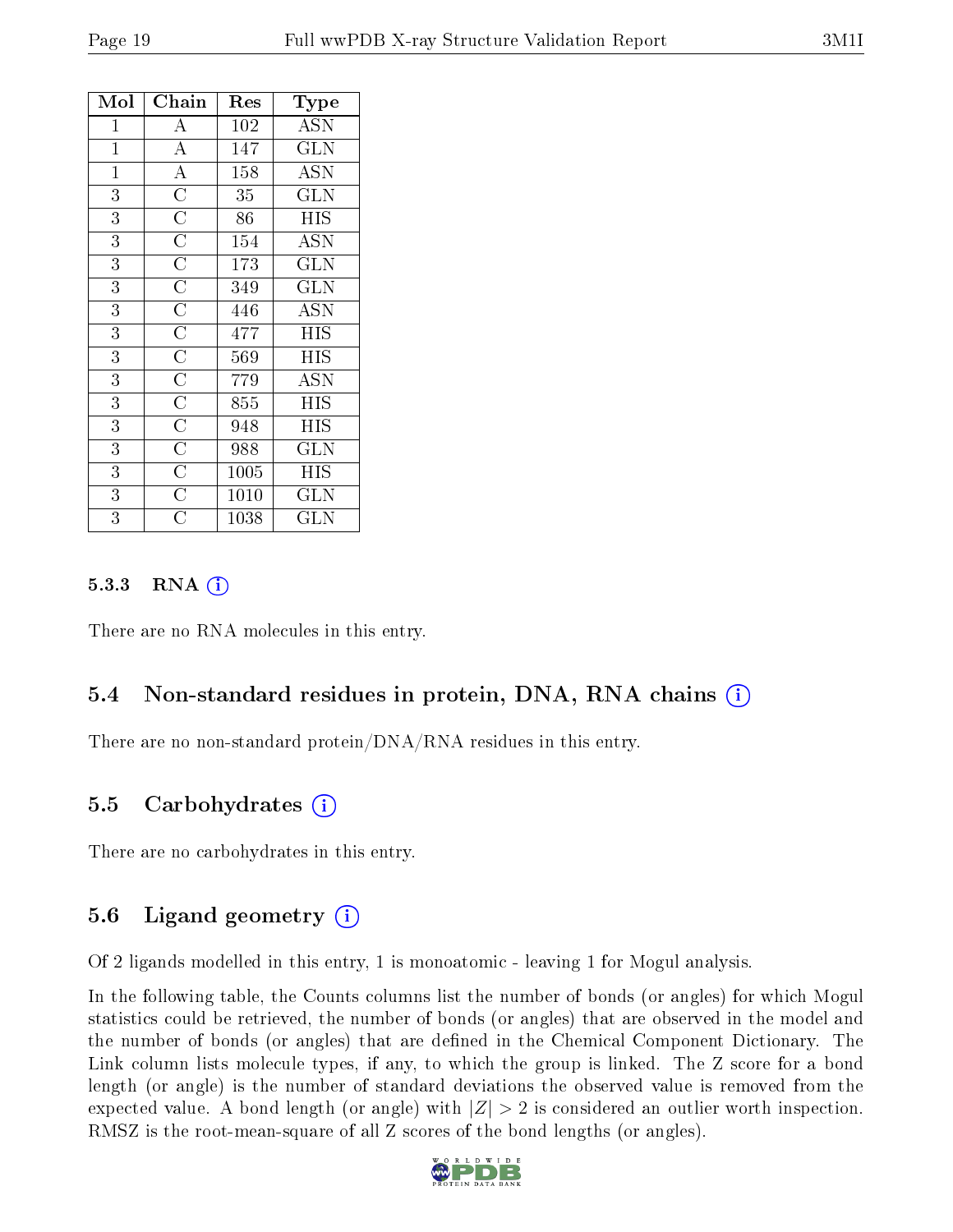|                                                                   |            |      |               |          | Bond lengths |  | Bond angles                                                            |                                                   |
|-------------------------------------------------------------------|------------|------|---------------|----------|--------------|--|------------------------------------------------------------------------|---------------------------------------------------|
| $\mid$ Mol $\mid$ Type $\mid$ Chain $\mid$ Res $\mid$ Link $\mid$ |            |      | $Counts^{-1}$ |          |              |  | $\vert$ RMSZ $\vert \#  Z  > 2$ Counts $\vert$ RMSZ $\vert \#  Z  > 2$ |                                                   |
|                                                                   | <b>GTP</b> | 1177 |               | 26,34,34 | 1.27         |  |                                                                        | $\frac{1}{13}(11\%)$   33,54,54   2.08   12 (36%) |

In the following table, the Chirals column lists the number of chiral outliers, the number of chiral centers analysed, the number of these observed in the model and the number defined in the Chemical Component Dictionary. Similar counts are reported in the Torsion and Rings columns. '-' means no outliers of that kind were identified.

|     |              |  | Mol   Type   Chain   Res   Link   Chirals   Torsions   Rings |  |
|-----|--------------|--|--------------------------------------------------------------|--|
| GTP | $\vert$ 1177 |  | $\frac{5}{18/38/38}$   0/3/3/3                               |  |

All (3) bond length outliers are listed below:

| Mol |      |            | Chain   Res   Type   Atoms $\frac{1}{2}$ |         | $\boxed{\mathrm{Z} \quad   \; \mathrm{Observed}(\mathrm{A})}$ | Ideal $(A)$ |
|-----|------|------------|------------------------------------------|---------|---------------------------------------------------------------|-------------|
|     | 1177 | <b>GTP</b> | $C2-N1$                                  | 4.20    |                                                               | 1.35        |
|     | 1177 | <b>GTP</b> | $C6-C5$                                  | $-2.10$ | 1.37                                                          | 141         |
|     | 1177 | <b>GTP</b> | $O5'$ -C5'                               | $-2.02$ | $\sqrt{27}$                                                   |             |

All (12) bond angle outliers are listed below:

| Mol            | Chain | Res  | <b>Type</b> | Atoms                       | Z       | Observed $\binom{o}{c}$ | $\text{Ideal}({}^o)$ |
|----------------|-------|------|-------------|-----------------------------|---------|-------------------------|----------------------|
| 4              | А     | 1177 | <b>GTP</b>  | $N3$ -C2- $N1$              | $-6.02$ | 119.20                  | 127.22               |
| $\overline{4}$ | А     | 1177 | <b>GTP</b>  | $C6-N1-C2$                  | 4.07    | 122.40                  | 115.93               |
| $\overline{4}$ | А     | 1177 | GTP         | $N2$ -C <sub>2</sub> - $N3$ | 3.35    | 123.24                  | 117.79               |
| 4              | A     | 1177 | <b>GTP</b>  | $C5-C6-N1$                  | $-3.20$ | 119.06                  | 123.43               |
| $\overline{4}$ | А     | 1177 | <b>GTP</b>  | $O4'$ -C1'-C2'              | $-2.95$ | 102.61                  | 106.93               |
| $\overline{4}$ | А     | 1177 | <b>GTP</b>  | $C6-C5-C4$                  | $-2.78$ | 118.14                  | 120.80               |
| 4              | A     | 1177 | <b>GTP</b>  | $O3'$ -C3'-C2'              | $-2.69$ | 103.11                  | 111.82               |
| $\overline{4}$ | А     | 1177 | <b>GTP</b>  | $C2-N3-C4$                  | 2.46    | 118.17                  | 115.36               |
| $\overline{4}$ | А     | 1177 | <b>GTP</b>  | $O3B$ -PG- $O1G$            | $-2.39$ | 97.96                   | 111.19               |
| 4              | А     | 1177 | <b>GTP</b>  | $O3G$ -PG- $O3B$            | 2.37    | 112.60                  | 104.64               |
| 4              | A     | 1177 | <b>GTP</b>  | $C3'-C2'-C1'$               | 2.21    | 104.30                  | 100.98               |
| 4              | А     | 1177 | <b>GTP</b>  | PB-03B-PG                   | $-2.02$ | 125.89                  | 132.83               |

There are no chirality outliers.

All (5) torsion outliers are listed below:

| Mol | Chain | Res  | Type       | Atoms             |
|-----|-------|------|------------|-------------------|
|     |       | 1177 | <b>GTP</b> | $C5'$ -O5'-PA-O3A |
|     |       | 1177 | <b>GTP</b> | $C5'-O5'-PA-O1A$  |
|     |       | 1177 | <b>GTP</b> | $O4'-C4'-C5'-O5'$ |
|     |       | 1177 | <b>GTP</b> | $C3'-C4'-C5'-O5'$ |

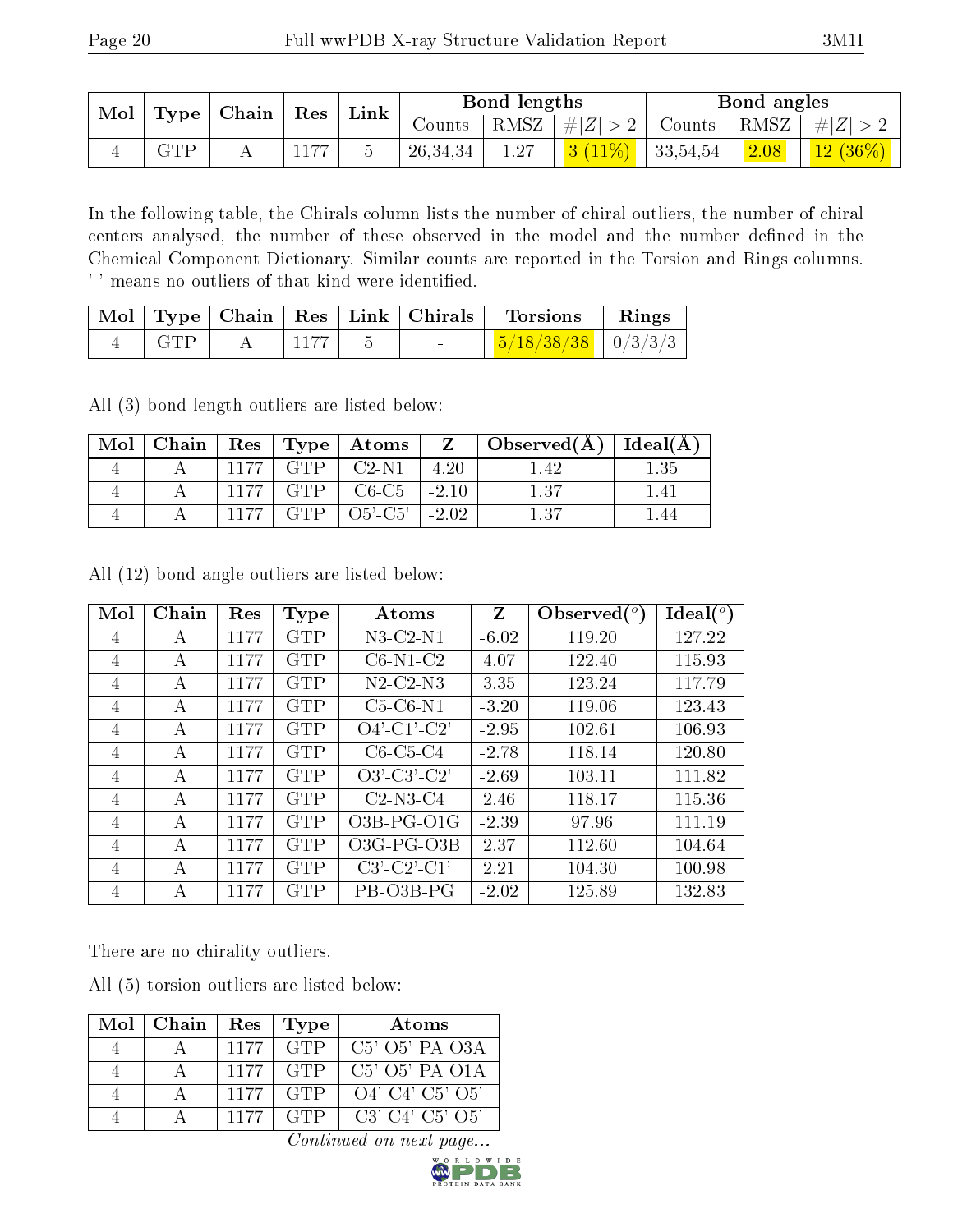Continued from previous page...

| . $\overline{\text{M}}$ ol   Chain   Res   Type ' |       | A toms            |
|---------------------------------------------------|-------|-------------------|
|                                                   | - GTP | + PA ()3A PR ()2B |

There are no ring outliers.

No monomer is involved in short contacts.

The following is a two-dimensional graphical depiction of Mogul quality analysis of bond lengths, bond angles, torsion angles, and ring geometry for all instances of the Ligand of Interest. In addition, ligands with molecular weight > 250 and outliers as shown on the validation Tables will also be included. For torsion angles, if less then 5% of the Mogul distribution of torsion angles is within 10 degrees of the torsion angle in question, then that torsion angle is considered an outlier. Any bond that is central to one or more torsion angles identified as an outlier by Mogul will be highlighted in the graph. For rings, the root-mean-square deviation (RMSD) between the ring in question and similar rings identified by Mogul is calculated over all ring torsion angles. If the average RMSD is greater than 60 degrees and the minimal RMSD between the ring in question and any Mogul-identied rings is also greater than 60 degrees, then that ring is considered an outlier. The outliers are highlighted in purple. The color gray indicates Mogul did not find sufficient equivalents in the CSD to analyse the geometry.



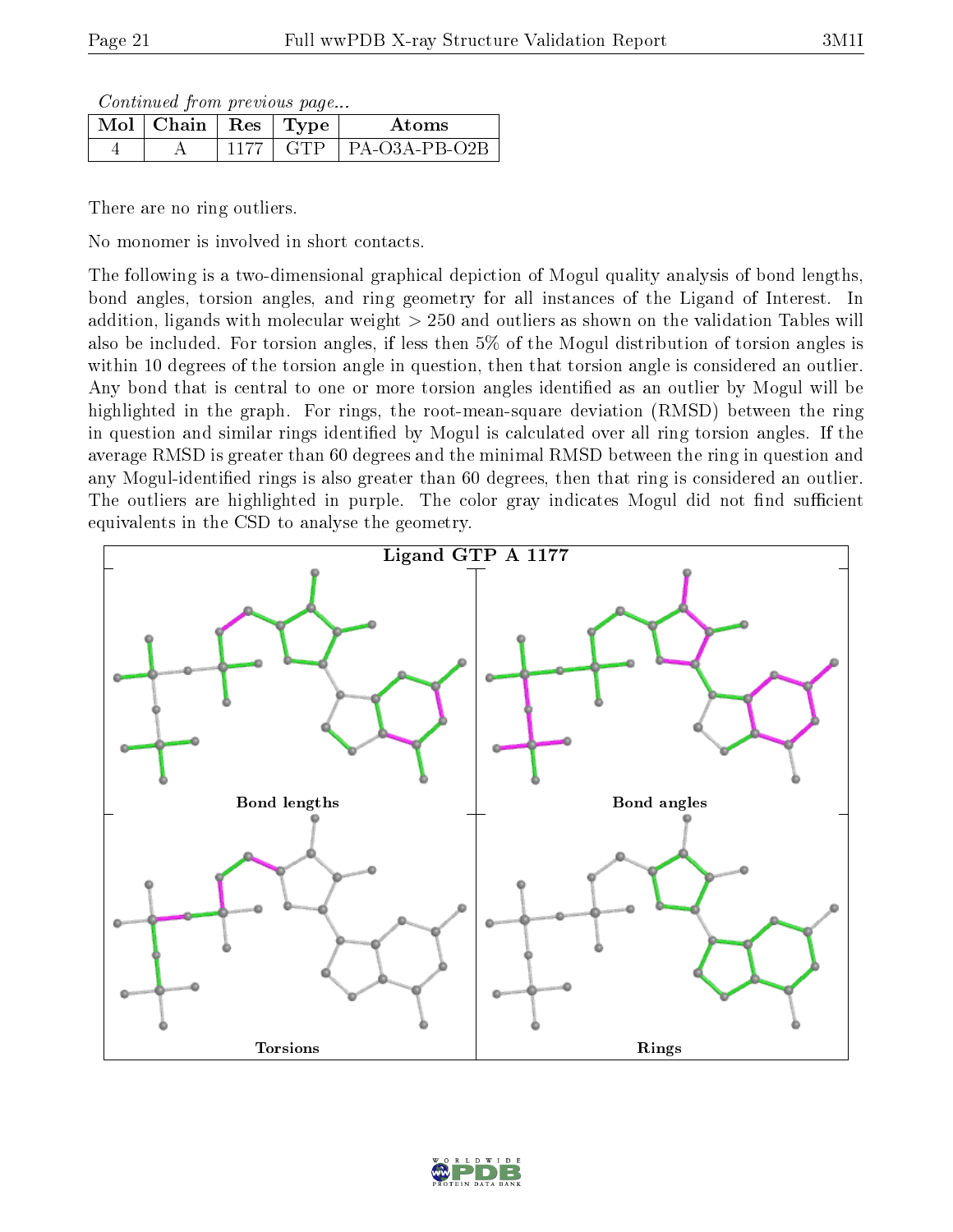## 5.7 [O](https://www.wwpdb.org/validation/2017/XrayValidationReportHelp#nonstandard_residues_and_ligands)ther polymers (i)

There are no such residues in this entry.

## 5.8 Polymer linkage issues (i)

There are no chain breaks in this entry.

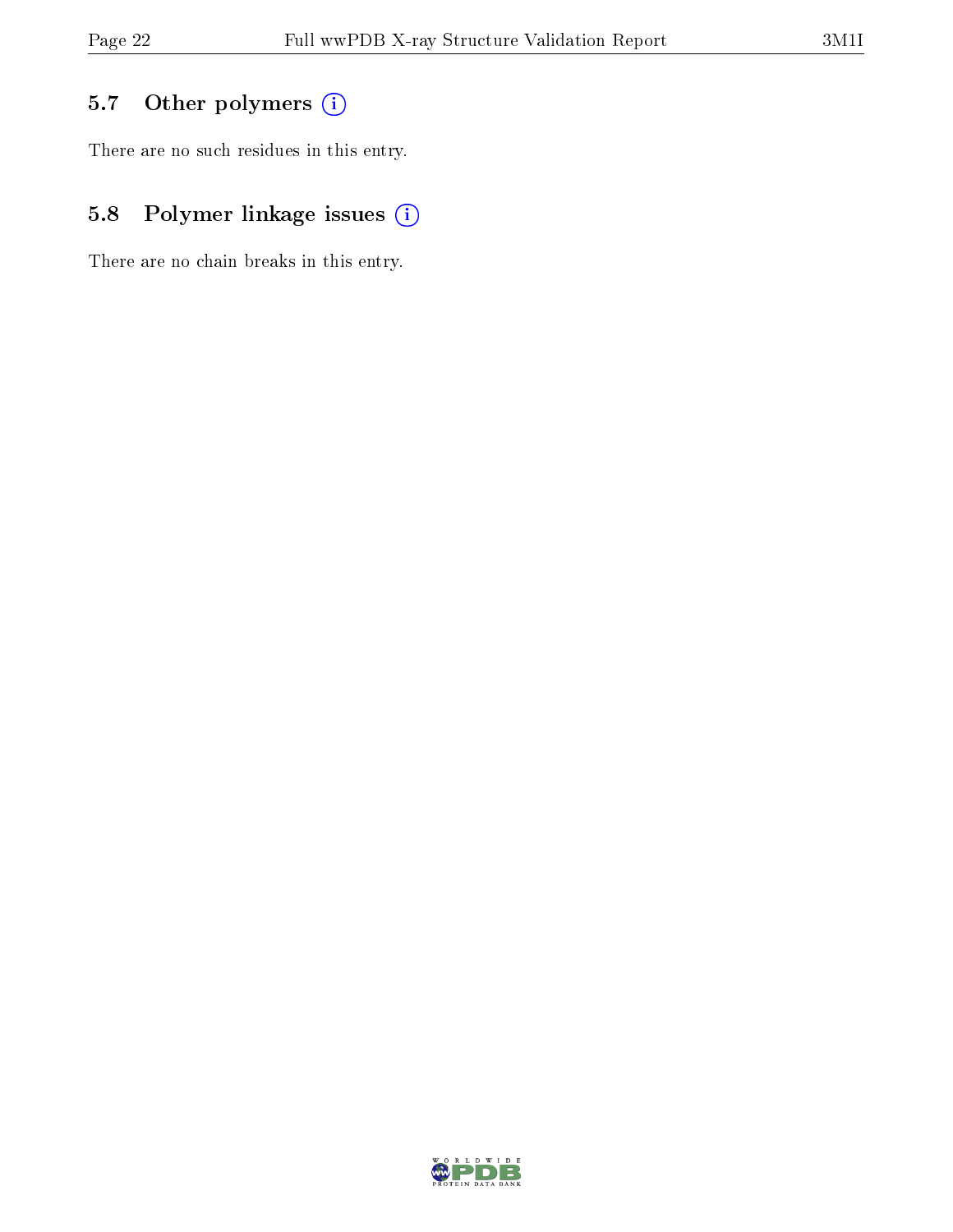## 6 Fit of model and data  $(i)$

### 6.1 Protein, DNA and RNA chains  $(i)$

In the following table, the column labelled  $#RSRZ> 2'$  contains the number (and percentage) of RSRZ outliers, followed by percent RSRZ outliers for the chain as percentile scores relative to all X-ray entries and entries of similar resolution. The OWAB column contains the minimum, median,  $95<sup>th</sup>$  percentile and maximum values of the occupancy-weighted average B-factor per residue. The column labelled ' $Q< 0.9$ ' lists the number of (and percentage) of residues with an average occupancy less than 0.9.

| Mol            | Chain         | Analysed           | ${ <\hspace{-1.5pt}{\mathrm{RSRZ}} \hspace{-1.5pt}>}$ | $\#\text{RSRZ}{>}2$                | $OWAB(A^2)$     | Q <sub>0.9</sub> |
|----------------|---------------|--------------------|-------------------------------------------------------|------------------------------------|-----------------|------------------|
|                | А             | $200/219(91\%)$    | 0.05                                                  | $6(3\%)$ 50<br>49                  | 20, 33, 68, 95  |                  |
| $\overline{2}$ | B             | $131/191(68\%)$    | $-0.07$                                               | $4(3\%)$ 49<br>48                  | 31, 47, 80, 110 |                  |
| 3              | $\mathcal{C}$ | $1023/1049$ (97\%) | $-0.08$                                               | $22(2\%)$ 62<br>60                 | 20, 39, 64, 102 |                  |
| All            | All           | $1354/1459$ (92%)  | $-0.06$                                               | $32(2\%)$<br>59<br>57 <sup>7</sup> | 20, 39, 67, 110 |                  |

All (32) RSRZ outliers are listed below:

| Mol            | Chain                   | Res             | Type                    | <b>RSRZ</b>      |
|----------------|-------------------------|-----------------|-------------------------|------------------|
| $\overline{2}$ | B                       | 76              | VAL                     | 5.4              |
| $\overline{3}$ | $\overline{\rm C}$      | 1057            | <b>ASN</b>              | $5.0\,$          |
| $\overline{3}$ | $\overline{\text{C}}$   | 1055            | <b>LYS</b>              | 4.7              |
| $\overline{3}$ | $\overline{\rm C}$      | 982             | $\overline{\text{PRO}}$ | $\overline{4.3}$ |
| $\overline{2}$ | $\, {\bf B}$            | 75              | ASP                     | 4.3              |
| $\overline{3}$ | $\overline{\rm C}$      | 267             | $\overline{\text{ASP}}$ | $\overline{4.2}$ |
| $\overline{3}$ | $\overline{\rm C}$      | 1058            | $\overline{\rm ALA}$    | 4.1              |
| $\overline{3}$ | $\overline{\rm C}$      | 683             | SER                     | 4.0              |
| $\overline{3}$ | $\overline{\rm C}$      | 1056            | GLU                     | 3.7              |
| $\overline{1}$ | $\overline{\rm A}$      | 11              | PRO                     | 3.1              |
| $\overline{1}$ | $\overline{A}$          | 199             | <b>TYR</b>              | $\overline{2.9}$ |
| $\overline{3}$ | $\overline{\rm C}$      | 972             | <b>SER</b>              | $2.9\,$          |
| $\frac{2}{1}$  | $\overline{\mathrm{B}}$ | $\overline{77}$ | $\overline{\text{LYS}}$ | 2.8              |
|                | $\overline{\rm A}$      | 198             | GLN                     | $2.8\,$          |
| $\overline{3}$ | $\overline{\text{C}}$   | 984             | <b>GLY</b>              | $\overline{2.8}$ |
| $\overline{3}$ | $\overline{\rm C}$      | 973             | $\text{VAL}\,$          | $2.6\,$          |
| $\overline{3}$ | $\overline{\rm C}$      | 1054            | <b>ASP</b>              | $2.5\,$          |
| $\overline{1}$ | $\overline{A}$          | $\overline{10}$ | $\overline{\text{VAL}}$ | $\overline{2.5}$ |
| $\overline{3}$ | $\overline{\rm C}$      | 689             | LEU                     | 2.4              |
| $\overline{3}$ | $\mathcal{C}$           | 899             | <b>ASP</b>              | 2.4              |
| $\overline{3}$ | $\overline{\rm C}$      | 449             | <b>GLY</b>              | 2.3              |
| $\overline{3}$ | $\overline{\rm C}$      | 202             | GLU                     | $2.2\,$          |
| $\overline{1}$ | $\overline{\rm A}$      | 217             | $\rm ALA$               | 2.2              |

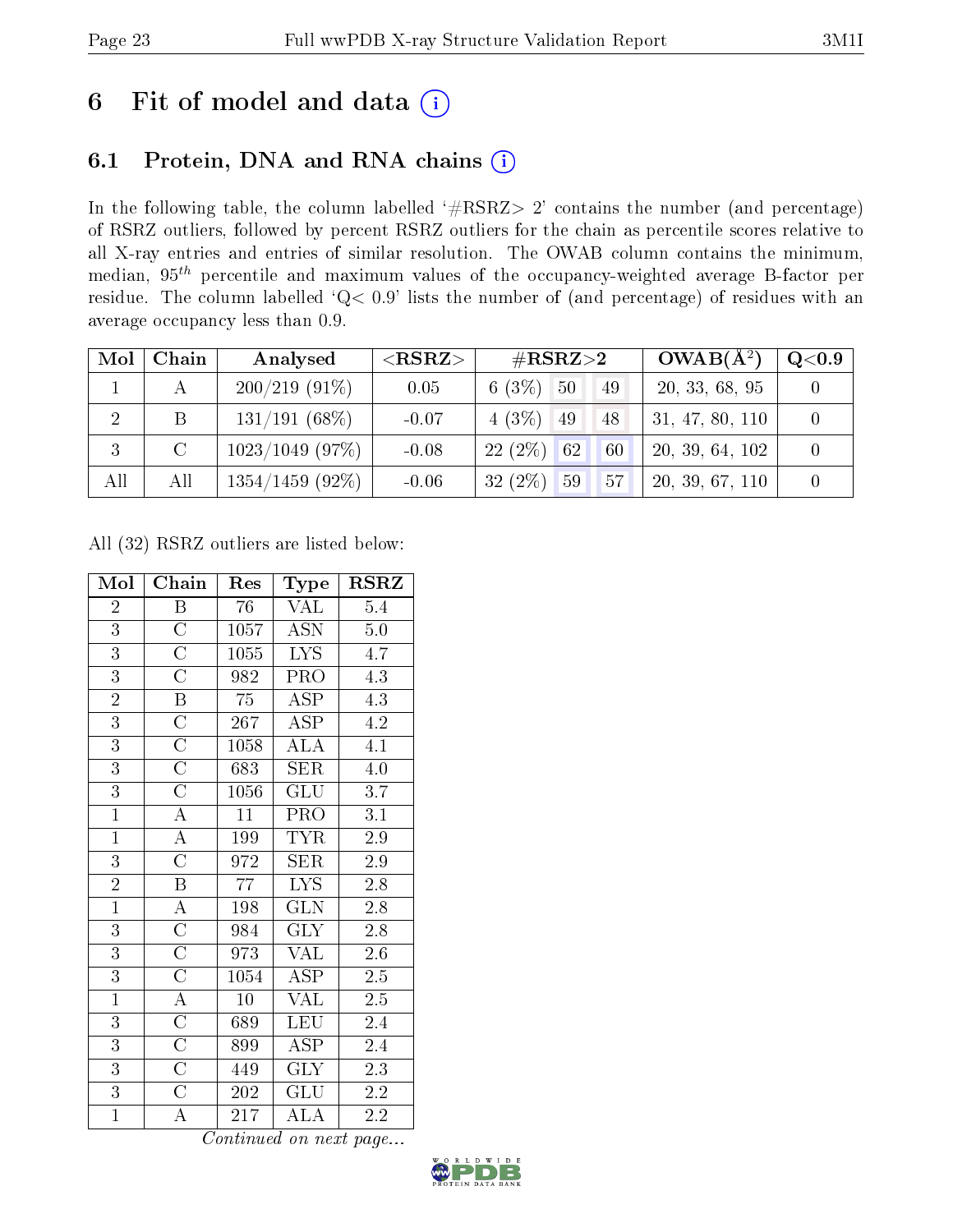| Mol            | Chain | Res | Type       | <b>RSRZ</b> |
|----------------|-------|-----|------------|-------------|
| 3              | C     | 920 | <b>ASN</b> | 2.2         |
| $\overline{2}$ | В     | 71  | LEU        | $2.1\,$     |
| 3              | C     |     | PHE        | 2.1         |
| 3              | С     | 203 | <b>GLN</b> | 2.1         |
| 3              | C     | 266 | <b>GLN</b> | 2.0         |
| 3              | C     | 983 | <b>GLN</b> | 2.0         |
| 3              | C     | 979 | ALA        | 2.0         |
| 3              | C     | 448 | GLU        | 2.0         |
| 1              |       | 200 | <b>GLN</b> | $2.0\,$     |

#### 6.2 Non-standard residues in protein, DNA, RNA chains  $(i)$

There are no non-standard protein/DNA/RNA residues in this entry.

#### 6.3 Carbohydrates  $(i)$

There are no carbohydrates in this entry.

#### 6.4 Ligands  $(i)$

In the following table, the Atoms column lists the number of modelled atoms in the group and the number defined in the chemical component dictionary. The B-factors column lists the minimum, median,  $95<sup>th</sup>$  percentile and maximum values of B factors of atoms in the group. The column labelled  $Q< 0.9$ ' lists the number of atoms with occupancy less than 0.9.

| Mol |      |      |       |      |      | $\langle$ Type   Chain   Res   Atoms   RSCC   RSR   B-factors $(A^2)$   Q<0.9 |  |
|-----|------|------|-------|------|------|-------------------------------------------------------------------------------|--|
|     | GTP. | 1177 | 32/32 | 0.98 |      | 21, 26, 31, 34                                                                |  |
|     |      |      |       |      | 0.04 | 18.18.18.18                                                                   |  |

The following is a graphical depiction of the model fit to experimental electron density of all instances of the Ligand of Interest. In addition, ligands with molecular weight  $> 250$  and outliers as shown on the geometry validation Tables will also be included. Each fit is shown from different orientation to approximate a three-dimensional view.